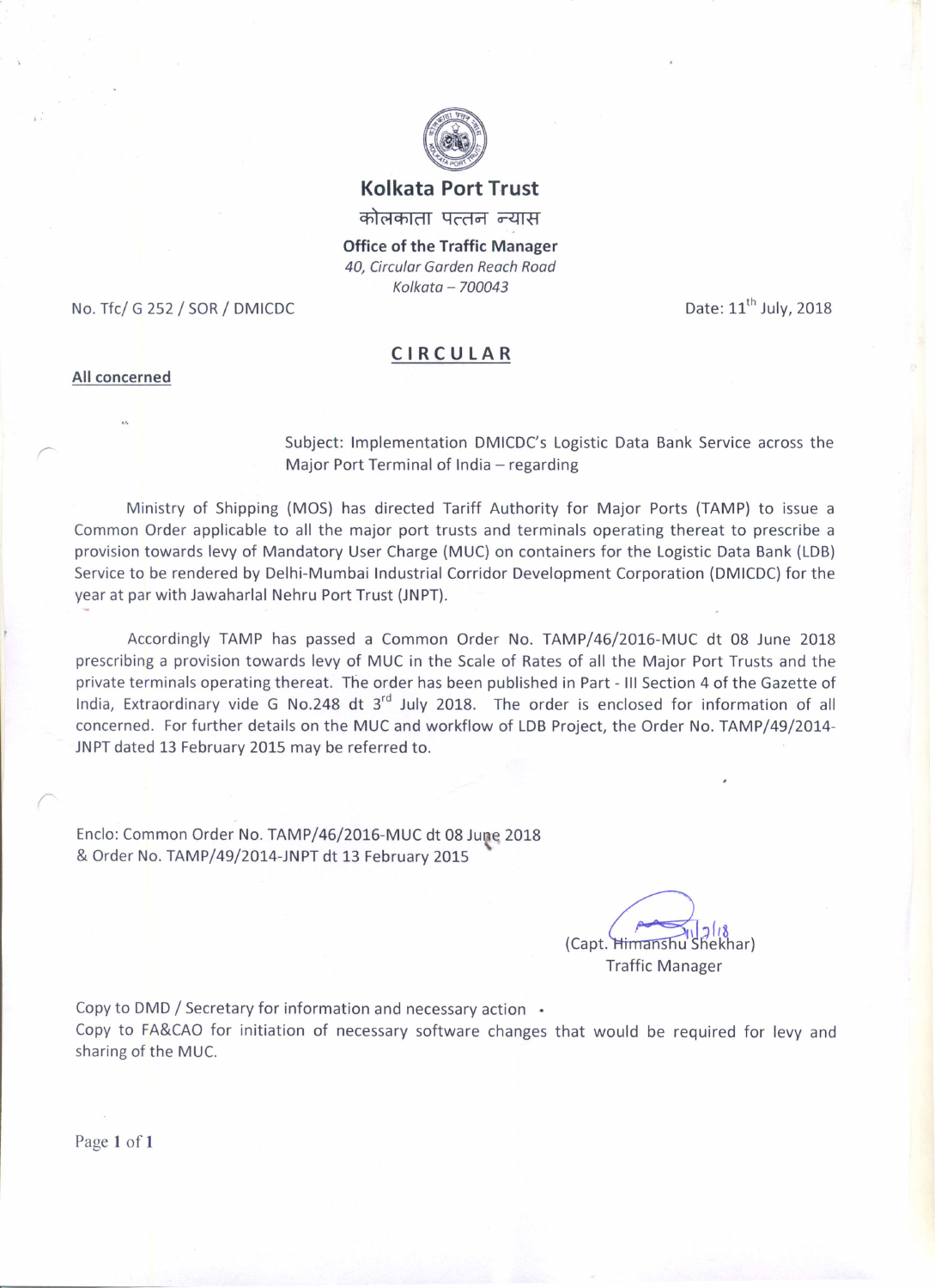

# **Kolkata Port Trust**

कोलकाता पत्तन न्यास

**Office of the Traffic Manager** *40, Circular Garden Reach Road Kolkata – 700043*

No. Tfc/ G 252 / SOR / DMICDC Date: 11<sup>th</sup> July, 2018

# **C I R C U L A R**

#### **All concerned**

Subject: Implementation DMICDC's Logistic Data Bank Service across the Major Port Terminal of India – regarding

Ministry of Shipping (MOS) has directed Tariff Authority for Major Ports (TAMP) to issue a Common Order applicable to all the major port trusts and terminals operating thereat to prescribe a provision towards levy of Mandatory User Charge (MUC) on containers for the Logistic Data Bank (LDB) Service to be rendered by Delhi-Mumbai Industrial Corridor Development Corporation (DMICDC) for the year at par with Jawaharlal Nehru Port Trust (JNPT).

Accordingly TAMP has passed a Common Order No. TAMP/46/2016-MUC dt 08 June 2018 prescribing a provision towards levy of MUC in the Scale of Rates of all the Major Port Trusts and the private terminals operating thereat. The order has been published in Part - III Section 4 of the Gazette of India, Extraordinary vide G No.248 dt 3rd July 2018. The order is enclosed for information of all concerned. For further details on the MUC and workflow of LDB Project, the Order No. TAMP/49/2014- JNPT dated 13 February 2015 may be referred to.

Enclo: Common Order No. TAMP/46/2016-MUC dt 08 June 2018 & Order No. TAMP/49/2014-JNPT dt 13 February 2015

> (Capt. Himanshu Shekhar) Traffic Manager

Copy to DMD / Secretary for information and necessary action Copy to FA&CAO for initiation of necessary software changes that would be required for levy and sharing of the MUC.

Page **1** of **1**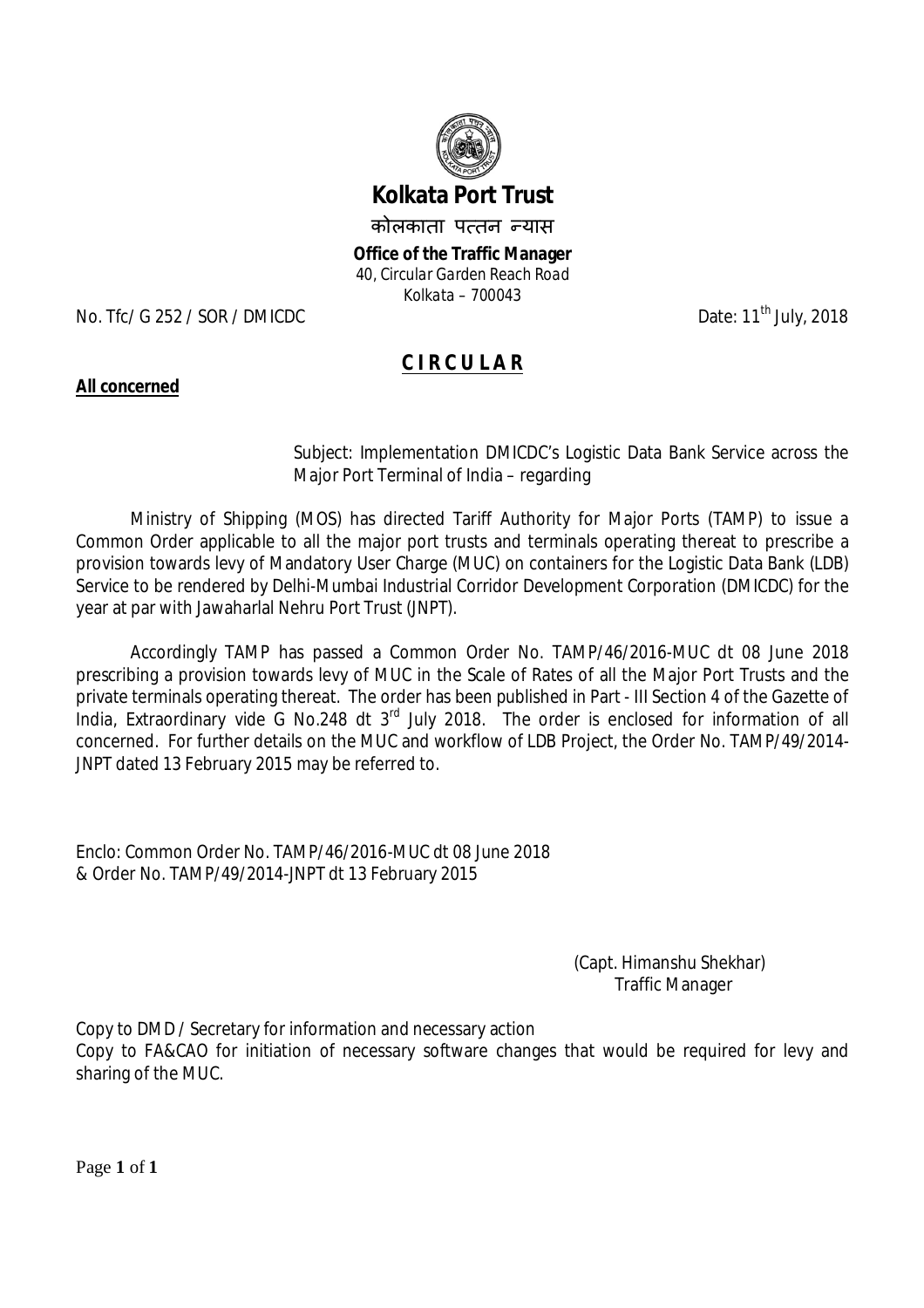#### **Tariff Authority for Major Ports**

**G. No.248 New Delhi, 03 July 2018**

#### **NOTIFICATION**

In pursuance to the Ministry of Shipping, Government of India, communication vide letter no. PD-14033/34/2017-PD-V dated 06 June 2018 and in exercise of the powers conferred by Section 48 of the Major Port Trusts Act, 1963, the Tariff Authority for Major Ports hereby notifies a Common Order incorporating a provision towards levy of Mandatory User Charge (MUC) on containers for the Logistics Data Bank Service to be rendered by Delhi-Mumbai Industrial Corridor Development Corporation in the Scale of Rates of all the Major Port Trusts and BOT operators operating thereat, as in the Order appended hereto.

#### (**T.S. Balasubramanian**)

Member (Finance)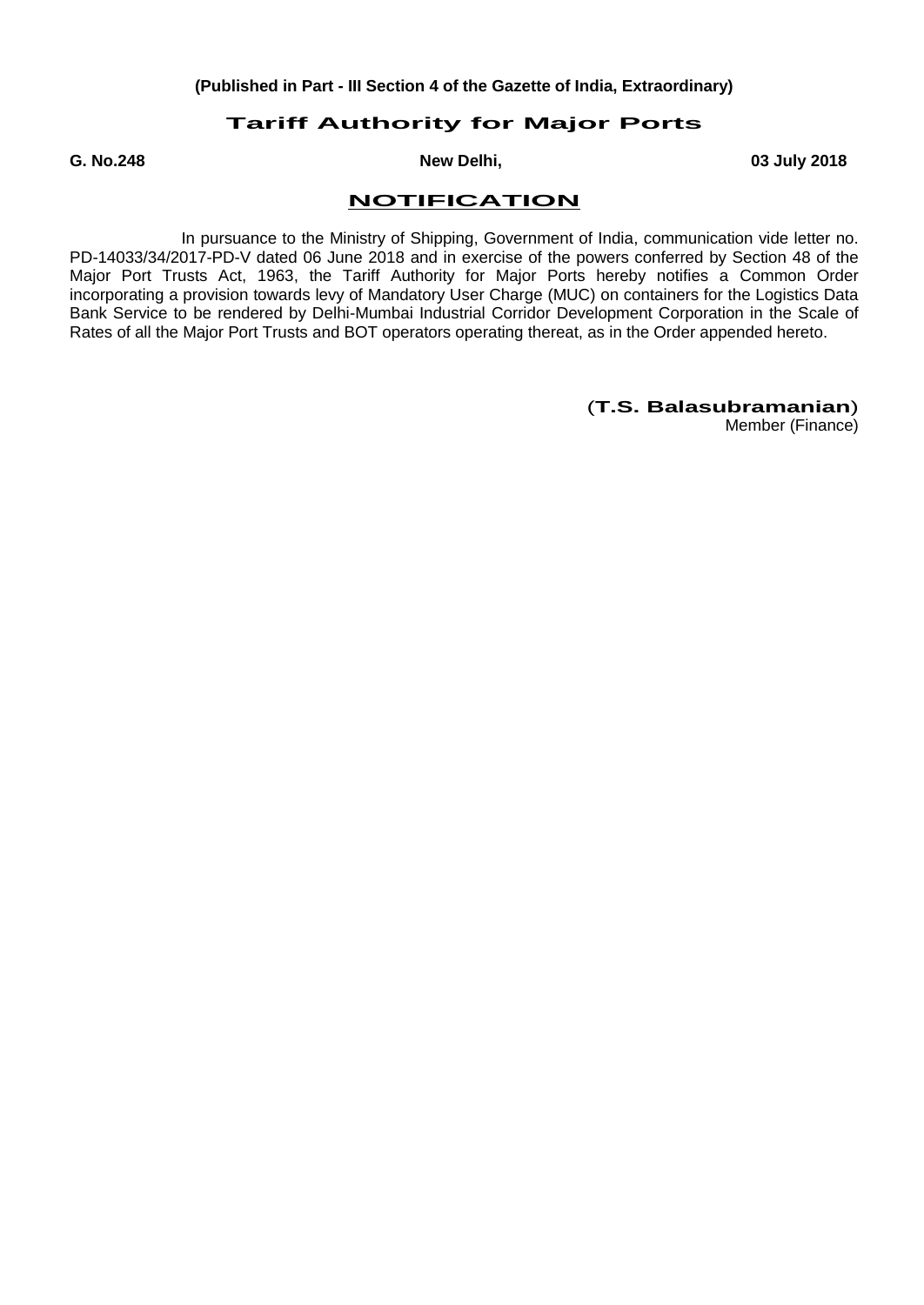#### **Tariff Authority for Major Ports Case No. TAMP/46/2018-MUC.**

#### **QUORUM**

(i). Shri. T.S. Balasubramanian, Member (Finance)

(ii). Shri. Rajat Sachar, Member (Economic)

# **O R D E R**

(Passed on this  $8<sup>th</sup>$  day of June 2018)

The Ministry of Shipping (MOS) vide its letter No. PD-14033/34/2017-PD-V dated 06 June 2018 has conveyed to this Authority to issue a common Order applicable to all the Major Port Trusts and the terminals operating thereat, to prescribe a provision towards levy of Mandatory User Charge (MUC) on containers towards the Logistics Data Bank Service to be rendered by Delhi-Mumbai Industrial Corridor Development Corporation (DMICDC), in the Scale of Rates of all the Major Port Trusts and terminals operating thereat for the year 2018-19 at par with Jawaharlal Nehru Port Trust (JNPT).

2.1. In this regard it is to state that the Government of India is developing the Delhi Mumbai Industrial Corridor (DMIC) as a global manufacturing and investment destination and has incorporated a special propose Vehicle (SPV) namely the Delhi- Mumbai Industrial Corridor Development Corporation (DMICDC) for program managing the development of the DMIC Project. In this connection, to keep a track on the movement of containers across the ports to the ICDs and the end users, the DMICDC has developed the Logistic Data Bank (LDB) to integrate the information available with various agencies across the supply chain to provide detailed real time information within a single window. The project is intended to provide the near real time visibility of the container movement across the supply chain, thereby streamlining the container logistic movement.

2.2. Accordingly, this Authority vide its Order no. TAMP/49/2014-JNPT dated 13 February 2015 has approved the proposal of the JNPT to levy the Mandatory User Charge (MUC) on containers (except transhipment and coastal) handled at JNPT and at other BOT Terminals at JNPT viz., Nhava Sheva International Container Terminal Private Limited (NSICTPL) and Gateway Terminals India Private Limited (GTIPL) for the years 2016-17 to 2018-19. The rate of MUC approved for the year 2018-19 is  $\bar{\tau}$  145/- per container.

3.1. Now, based on the communication received from the MOS to this Authority to pass a common Order for levy of MUC applicable to all the Major Port Trusts and private terminals operating thereat at par with JNPT, this Authority agrees to incorporate the provision relating to levy of MUC in the Scale of Rates of all Major Port Trusts and private terminals operating thereat, as approved in the Order dated 13 February 2015.

3.2. The collection of the MUC by the Major Port Trusts and private terminals operating thereat is for the service/ facilities made available by the DMICDC. Thus, the Major Port Trusts and private terminals operating thereat would only be collecting the MUC and remitting the same to DMICDC. In other words, the Major Port Trusts and private terminals operating thereat would only be acting as the collection agents on behalf of the DMICDC. Thus, levy of MUC shall not result in additional revenue to the Major Port Trusts and private terminals operating thereat and shall not put them in an advantageous position. Also, since no revenue is being generated on this account to the private terminals, no royalty/ revenue share shall be payable by the private terminals to their respective landlord Ports, on this item. In view of the above position and based on the communication received from the MOS to make the levy of MUC applicable to all the Major Port Trusts and private terminals operating thereat, the levy of MUC is made applicable to all the Major Port Trusts and to all the private terminals operating thereat governed by 2005, 2008 and 2013 Guidelines for fixation of tariff. 5% of the total MUC shall be passed on to the Major Port Trusts and the BOT Terminals operating thereat for collecting the MUC, as recorded in the JNPT Order dated 13 February 2015 vide paragraph no. 6 (ix) (a).

3.3. As a measure of abundant caution it may be noted that the prescription of MUC charge for the private terminals governed by 2008 and 2013 Guidelines shall not be quoted as a precedent for prescription of any other charges for the private terminals governed by 2008 and 2013 Guidelines.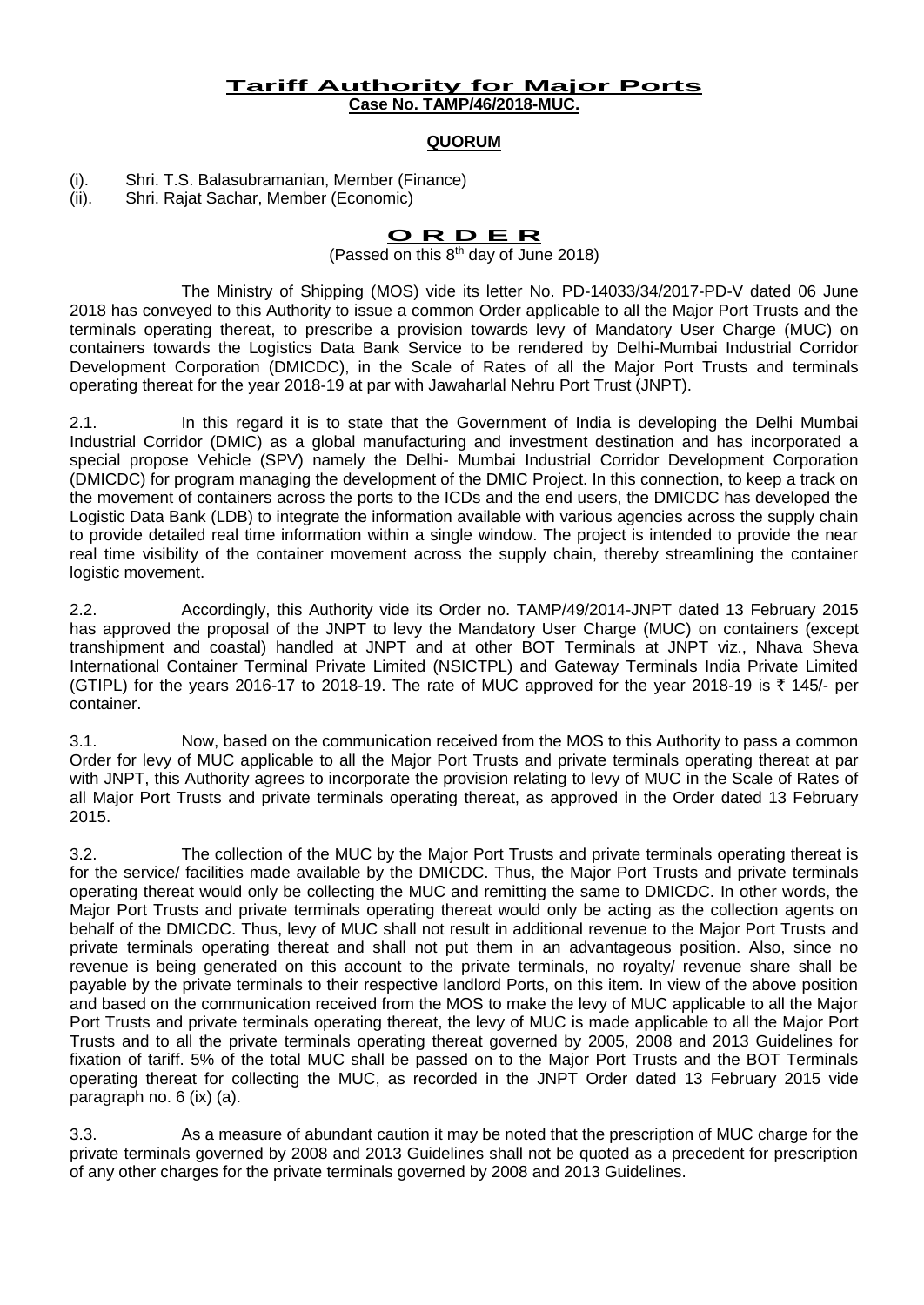3.4. The MUC Charge has already been approved for JNPT, NSICTPL and GTIPL vide Order No. TAMP/49/2014-JNPT dated 13 February 2015. Hence the MUC Charge is approved for all Major Port Trusts and BOT Terminal Operators operating thereat except JNPT, NSICTPL and GTIPL.

4.1. Accordingly, this Authority directs all the Major Port Trusts and the BOT terminals operating thereat except JNPT, NSICTPL and GTIPL to incorporate the following provision in their respective Scale of Rates:-

"An amount of  $\bar{\tau}$  145/- per container will be levied on all containers (except transhipment and coastal) handled at the Major Port Trusts and terminals operating thereat towards Mandatory User Charge (MUC) for the Logistics Data Bank (LDB) service to be rendered by DMICDC. **"**

4.2. The MUC of  $\bar{\tau}$  145/- per container prescribed is at ceiling level. The Major Port Trusts and the private terminals operating thereat have the liberty to charge lower rates in consultation with DMICDC.

4.3. Tracking and viewing the movement of containers across the ports to the ICDs and end users would be provided to the users against the payment of MUC.

4.4. 5% of the total MUC shall be passed on to the Major Port Trusts and the BOT Terminals operating thereat for collecting the MUC.

4.5. No royalty/ revenue share is payable by the BOT Terminals operating thereat to the Port Trusts on the MUC collected by the BOT Terminals.

4.6. The MOS vide its letter no. PD-14033/34/2017-PD-V dated 06 June 2018 has already requested all the Major Port Trusts to coordinate with DMICDC to formulate a suitable proposal for levy of MUC and file the proposal before this Authority for approval of MUC with effect from 01 April 2019. Therefore, the MUC approved in this Order shall come into effect from the date of notification of the Order passed in the Gazette of India and shall remain valid till 31 March 2019. The approval accorded shall automatically lapse unless until specifically extended by this Authority.

5. For further details on the MUC and workflow of LDB Project, the Order No. TAMP/49/2014- JNPT dated 13 February 2015 may be referred to.

6. All the Major Port Trusts and the terminals operating thereat except JNPT, NSICTPL and GTIPL are directed to amend their Scale of Rates accordingly.

#### (**T.S. Balasubramanian**)

Member (Finance)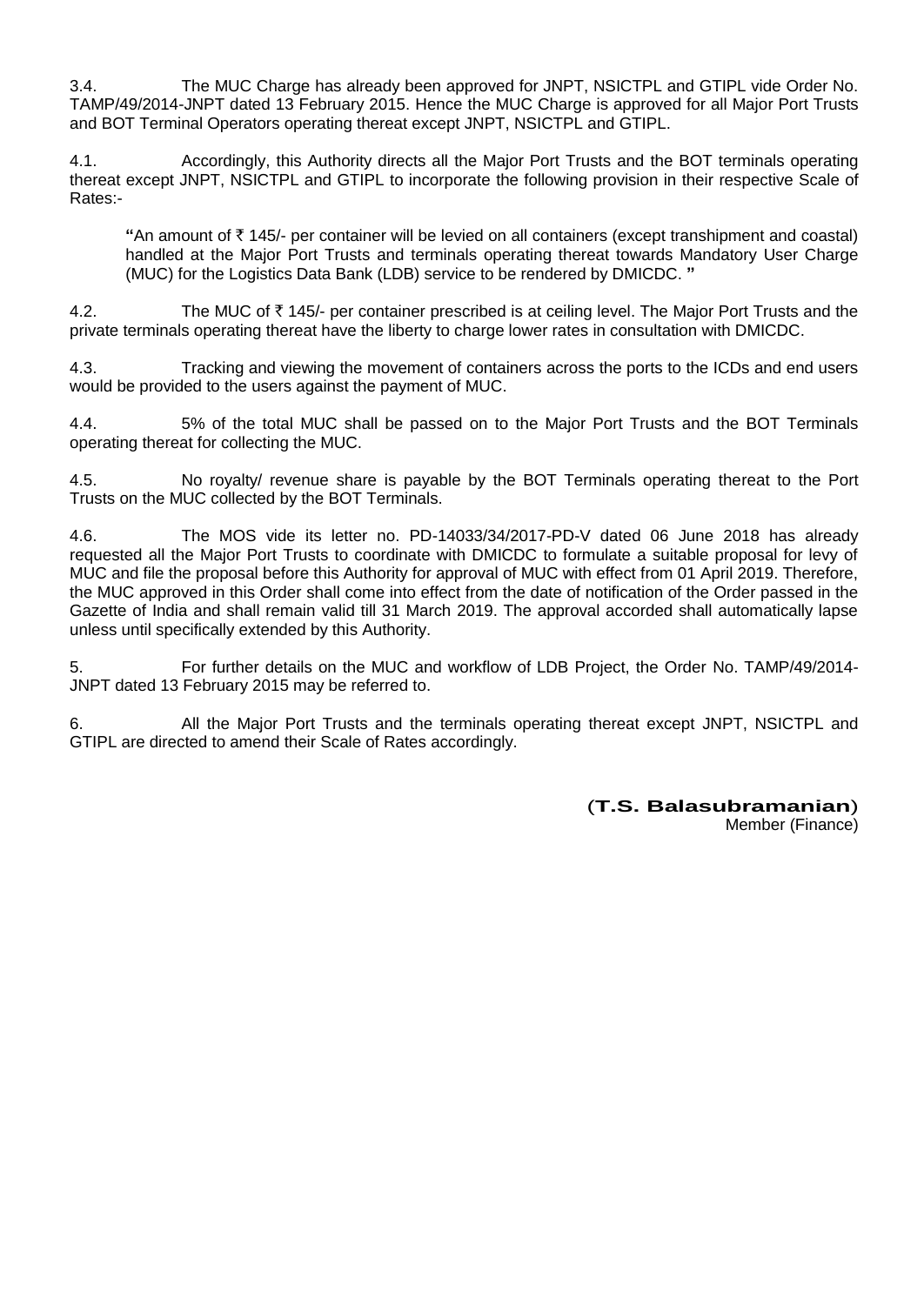### **(Published in Part - III Section 4 of the Gazette of India, Extraordinary) TARIFF AUTHORITY FOR MAJOR PORTS**

**G.No.91 New Delhi, 19 March 2015**

## **NOTIFICATION**

This Authority, in exercise of the powers conferred on it under Section 48 of the Major Port Trusts Act, 1963, had approved Mandatory User Charges (MUC) for the Logistic Data Bank Project to be set up at Jawaharlal Nehru Port Trust (JNPT), in October 2014. In view of the urgency involved in the matter, the Authority decided to notify the MUC first, without waiting for notification of the detailed speaking Order. Accordingly, the MUC so approved was notified in the Gazette of India on 14 November 2014 vide Gazette No.328 after scrutiny of the proposal filed by JNPT and consultation with relevant Stakeholders. Further, it was stated in the said Notification dated 14 November 2014 that this Authority will notify the speaking Order, in due course of time. Accordingly, this Authority notifies the reasoned Speaking Order connected with disposal of the proposal of the JNPT for fixation of MUC for their Logistic Data Bank Project to be set up at JNPT, as in the Order appended hereto.

**(T.S. Balasubramanian)**

Member (Finance)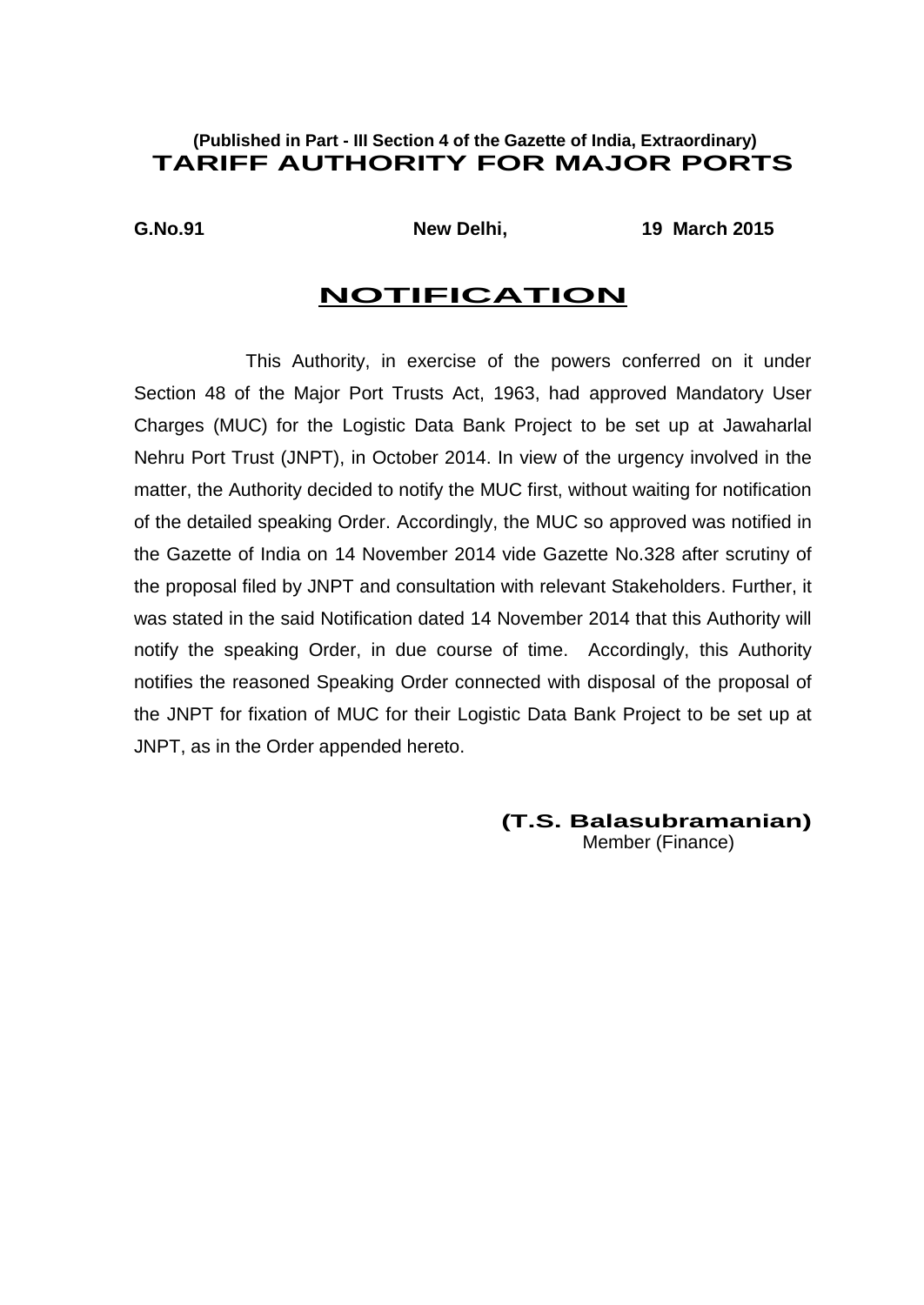#### **Tariff Authority for Major Ports Case No. TAMP/49/2014-JNPT**

**Jawaharlal Nehru Port Trust - - - Applicant**

#### **QUORUM**

(i). Shri. T.S. Balasubramanian, Member (Finance)<br>(ii). Shri. Chandra Bhan Singh, Member (Economic)

Shri. Chandra Bhan Singh, Member (Economic)

#### **O R D E R**

(Passed on this 13<sup>th</sup> day of February 2015)

This case relates to the proposal received from Jawaharlal Nehru Port Trust (JNPT) for fixation of Mandatory User Charges (MUC) for the Logistic Data Bank Project to be set up at JNPT.

2.1. The Jawaharlal Nehru Port Trust (JNPT) vide its letter dated 18 September 2014 has filed a proposal for fixation of Mandatory User Charges (MUC) for the Logistic Data Bank Project to be set up at JNPT.

2.2. The salient points as seen from JNPT proposal and the documents furnished along with the proposal are summarized below:

- (i). The Government of India is developing the Delhi-Mumbai Industrial Corridor as a global manufacturing and investment destination. For this purpose, a Special Purpose Vehicle (SPV) namely the Delhi-Mumbai Industrial Corridor Development Corporation (DMICDC) has been incorporated for managing the development of the DMIC project.
- (ii). All the stakeholders involved in the cargo movement have their own standalone information system to manage their operations. Since these systems are not integrated with each other, they do not exchange information on real time basis, and it is found difficult to keep a track on the movement of containers across the ports to the ICDs and the end users.
- (iii). To address this issue, the concept of Logistics Data Bank (LDB) has been developed to integrate the information available with various agencies across the supply chain to provide detailed real time information within a single window.
- (iv). The project is to provide the near real time visibility of the container movement across the supply chain, thereby streamlining the container logistic movement and tremendously increase the efficiency and competitiveness of the containerised cargo movement, which will ultimately boost the EXIM trade.
- (v) (a). The NEC Corporation on behalf of DMICDC, has formulated tariff for LDB service. Their initial operational year has been considered as 2015-16, wherein trial operations would be carried out and no charges are proposed to be levied during the said year. Thereafter, it has been proposed to charge  $\bar{\tau}$  125/- per container in the second year of operation, i.e. 2016-17 and increase the rate by  $\overline{\tau}$ 10/- per container in the next two years.
	- (b). The DMICDC Trust has given a formal clearance to the DMICDC LDB project in March 2013 after the necessary due diligence and approval in its meeting held under the Chairmanship of Secretary, Department of Economic Affairs.
- (vi). The meeting held on 13 March 2014 under the Chairmanship of Secretary (Shipping) regarding the project, decided that JNPT will be providing the requisite support for taking the project forward.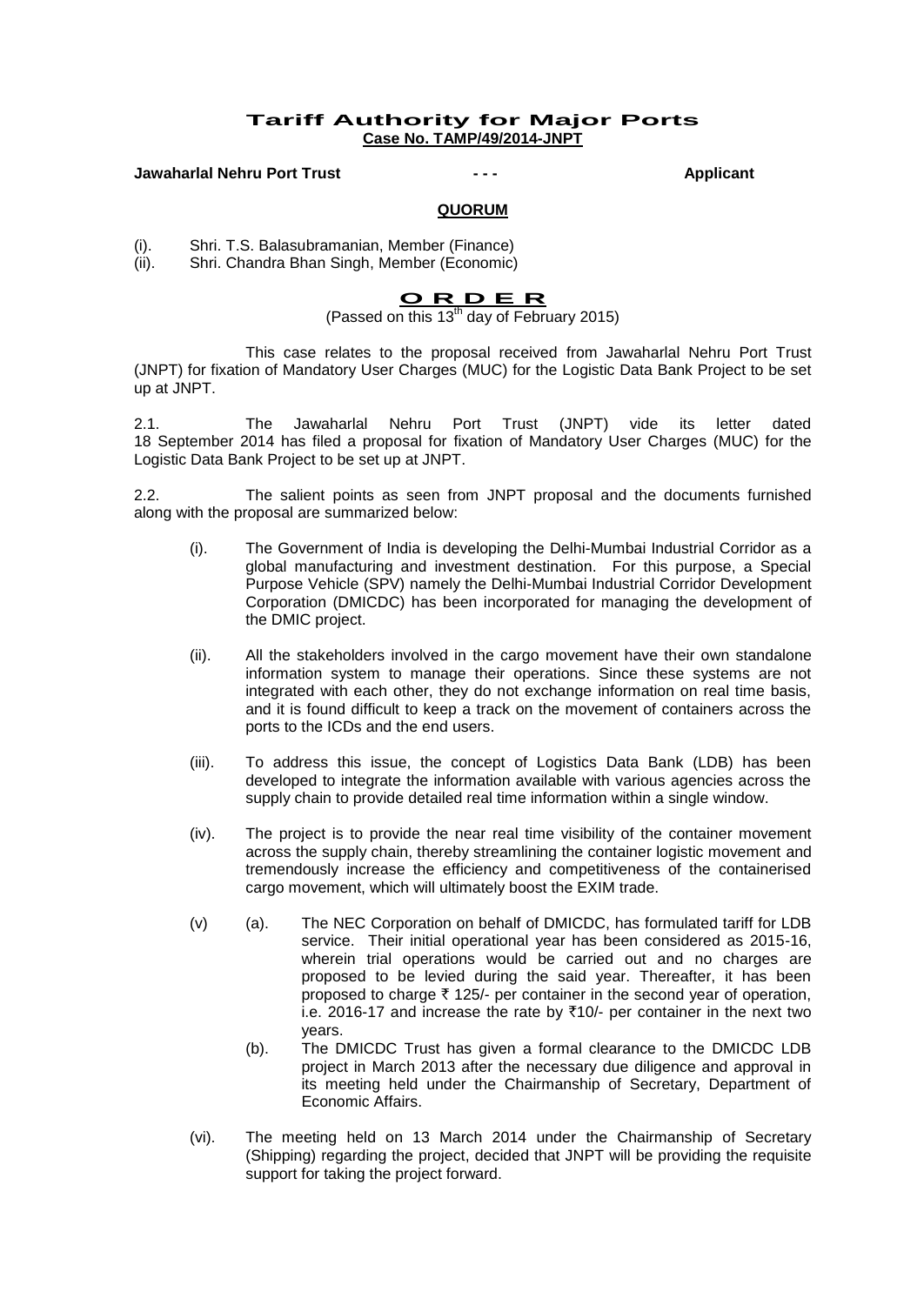- (vii). The meeting held on 14 June 2014 under the Chairmanship of Chairman, JNPT decided that a formal proposal will be forwarded to JNPT for onward transmission to this Authority. The DMICDC - NEC team had detailed deliberation with the officials of JNPT and other BOT operators at JNPT.
- (viii). The project will be taken up by a Special Purpose Vehicle (SPV) that will be 50:50 joint venture between DMICDC and NEC Corporation, Japan.
- (ix). The following stakeholders will be benefited out of the LDB Project:
	- (a). Government
	- (b). Shippers / Consignee
	- (c). Shipping Line
	- (d). Port Terminal Operator
	- (e). Container Train Operator
	- (f). Inland Container Depot
	- (g). Truck Operator
- (x) The salient points conveyed by the Ministry of Shipping to JNPT by its letter No.PT-11033/53/2013-BT dated 5 August 2014 are summarized below:
	- (a). Logistics Data Bank proposal has been developed by DMICDC as mentioned in the d.o. letter No.CEO/DMICDC/2014/55 dated 7 July 2014 of Shri Amitabh Kant, CEO and MD to Secretary (Shipping).
	- (b). DMICDC has given formal clearance to Logistic Data Bank Project in March, 2013. DMICDC and Department of Industrial Promotion and Policy (DIPP) had requested Ministry of Shipping to facilitate the Logistic Data Bank Project. In this connection, a meeting was held on 13.03.2014 under the Chairmanship of Secretary (Shipping) in which Secretary, (DIPP), CEO, (DMICDC), Chairman, (JNPT) and other concerned Ministry officers participated. It was decided that JNPT may make a proposal to TAMP for notifying the mandatory user charges for LBD Project as part of scale of tariffs for terminal handling charges.
	- (c). It is clarified that the import of the instruction of Ministry of Shipping was not to issue any directions but only to facilitate the logistics Data Bank Project which is a project of the DMICDC. However, JNPT may examine the proposal submitted by DMICDC on the basis of project financials, plan and detailed cost and expense statements and other commercial aspects and take an appropriate decision at the Board Level in the best commercial and business interest of the Port. Basis for cost estimation of LBD and the proposed user charges may be examined by JNPT and other commercial aspects may be mutually discussed by JNPT and DMICDC.
- (xi). The proposal was examined in detail by JNPT in consultation with NEC team members. It was seen that the proposal was not exactly conforming the 2005 Guidelines issue by TAMP. A letter No. JNP/FIN/2014/20 was forwarded to DMICDC Ltd on 22 August 2014, bringing out the discrepancies in detail. DMICDC Ltd has replied vide letter no.CEO/DMICDC/2014 dated 27 August 2014, maintaining their earlier stand not to modify the proposal to bring it in line with the 2005 Guidelines of TAMP, giving the reason that they intend to keep the Mandatory User Charge low for the trade and to make the project self-sustainable. According to them, the project is a cutting edge project and would benefit the supply chain and logistics along the Delhi Mumbai Industrial Corridor.

It is also stated by DMICDC that the project cannot be treated at par with port projects and hence has to be treated separately considering its peculiar nature. Since the project has longer gestation period, even at proposed rates, there is a deficit in the first three years with the proposed traffic. However, over a period of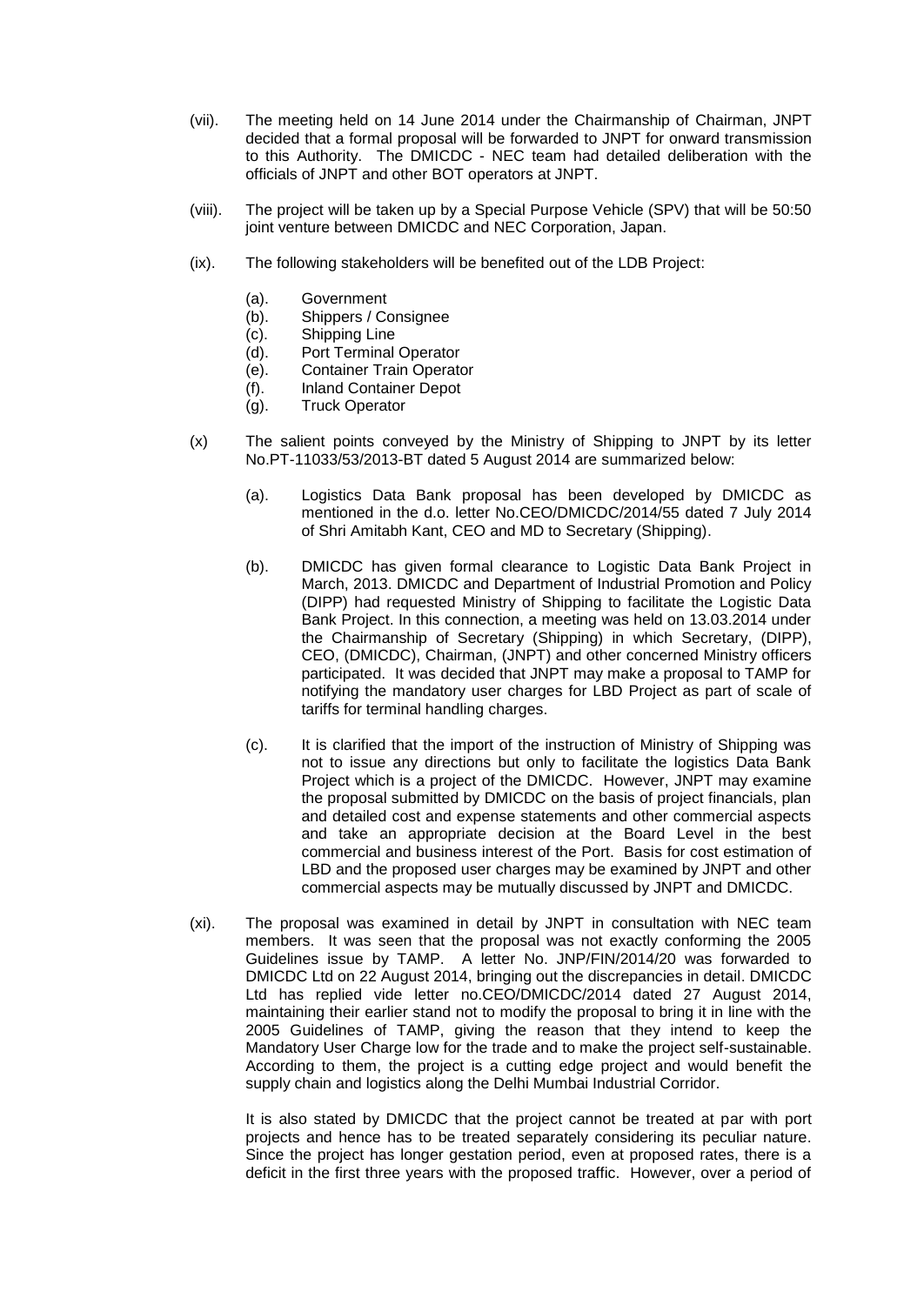ten years, the project shows healthy returns. Since preliminary discussions have been held by DMICDC with TAMP, the proposal is forwarded to TAMP for further process of joint hearing with all stakeholders wherein the views of all stakeholders will be considered by TAMP before arriving at a rate.

(xii). The DMICDC Logistics Data Bank Project has been approved by DMIC Trust in March, 2013 under the chairmanship of Secretary, Department of Economic Affairs, Ministry of Finance. All necessary due diligence was conducted in the evaluation of the LDB business plan including but not limited to assessment on behalf of Ministry of Finance by External consultant attached with World Bank.

2.3. The workflow of the LDB Project in the import cycle and export cycle is attached as **Annex I(a)** and **I(b)** respectively (**Page no.56/c and 57/c**), as contained in the proposal.

2.4. The proposal has been formulated by JNPT under 2005 tariff guidelines.

2.5. Subsequently, the JNPT vide its email dated 16 October 2014 has furnished the proposed draft Scale of Rates which is as follows:

#### **"**Container Tracking Charge

Notwithstanding anything to the contrary herein, the JNPT shall levy Mandatory User Charge (MUC) of  $\bar{\tau}$  125/, exclusive of service charges for the Logistics Data Bank Service on every Export and Import container at the JNPT Port terminals. The same charge would also be applicable for any new terminal operator commencing its operations from JNPT.

The levy shall be made for a specific period from April 2016 to April 2025. An year on year escalation of  $\bar{\tau}$  10/- in the MUC scale of tariff would be applicable for the duration of the enforcement of this MUC.

Tracking and viewing the movement of containers across the ports to the ICD's and end users would be provided to the users against the paid user charges.

However, the 'Trans-Shipment' containers and the 'Coastal containers' would be exempted from the MUC charges.**"**

#### 2.6. The Proposal of the JNPT has the approval of its Board of Trustees.

2.7. The initial operational year has been considered as 2015-16 and projection for the next three years have been provided. In the first year of operation, DMICDC has proposed to offer the services free of cost. The management of DMICDC have decided to charge  $\bar{\tau}$ 125/- per container in 2016-17 and increment the rate by  $\overline{10}$  per container in the next two years. It can be observed from the summarized cost statement furnished below that DMICDC is left with an average deficit of 40.14% after recovering operating expenditure in the cycle of 3 years after trial operations in the initial year 2015-16.

|                     |                |           |           |          |          | (₹ in Lakhs) |  |
|---------------------|----------------|-----------|-----------|----------|----------|--------------|--|
| <b>Particulars</b>  | Unit           | ν         | $Y+1$     | $Y+2$    | $Y + 3$  | Average      |  |
|                     |                | 2015-16   | 2016-17   | 2017-18  | 2018-19  |              |  |
| No. of Containers   | <b>Million</b> |           |           |          |          |              |  |
|                     | Containers     | 4.268015  | 4.694817  | 5.164299 | 5.680729 | 4.951965     |  |
| <b>MUC Proposed</b> | ₹ per          |           |           |          |          |              |  |
|                     | Container      | ۰         | 125       | 135      | 145      | 101.25       |  |
| Operative Income    | ₹ in Lakhs     | ۰         | 5869.00   | 6972.00  | 8238.00  | 5269.75      |  |
| Operating           | ₹ in Lakhs     |           |           |          |          |              |  |
| Expenditure         |                | 4798.34   | 8876.68   | 7347.66  | 8517.34  | 7385.00      |  |
| Operating           | ₹n Lakhs       |           |           |          |          |              |  |
| Surplus             |                | (4798.34) | (3007.68) | (375.66) | (279.34) | (2115.25)    |  |
| % Deficit of        | $\%$           | ۰         | (51.25)   | (5.39)   | (3.39)   | (40.14)      |  |
| Operating Income    |                |           |           |          |          |              |  |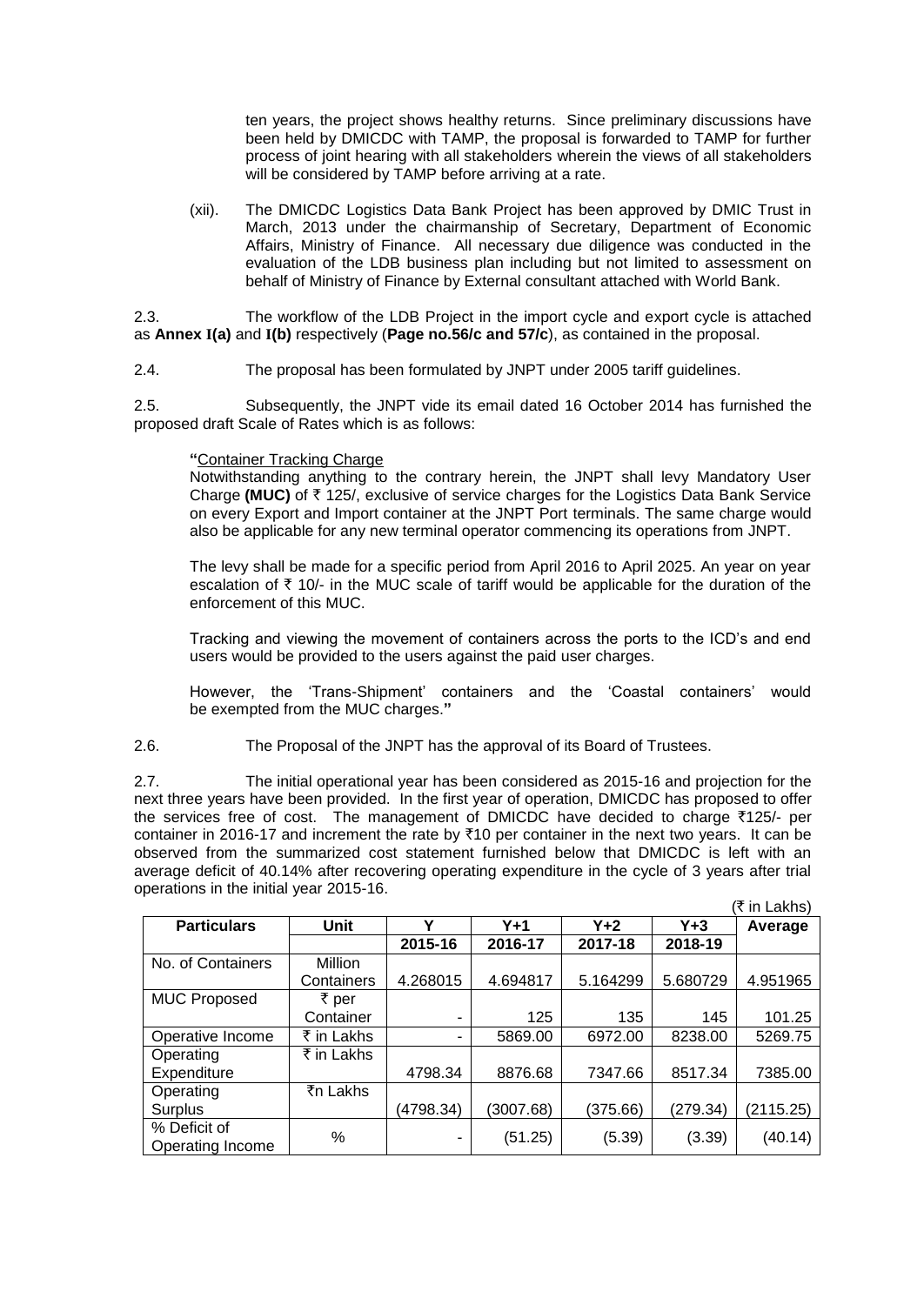2.8. The proposal also mentioned about data handling charge to the port terminal operators for collecting the Mandatory User Charge. It has been assumed that 5% of the total MUC shall be passed on to the port terminal operators as data handling charge for collecting the MUC. This has been considered as an element of cost while estimating MUC.

3. In accordance with the consultative procedure prescribed, a copy of the JNPT proposal dated 18 September 2014 was forwarded to the DMICDC, Nhava Sheva International Container Terminal Private Limited (NSICTPL), Gateway Terminal India Private Limited (GTIPL), Nhava Sheva (India) Gateway Terminal Private Limited (NSIGTPL) as well as to the concerned users/ user organisations seeking their comments. The DMICDC as well as the National Association of Container Freight Stations (NACFS) have endorsed the levy of MUC by JNPT. This position was forwarded to JNPT as feedback information.

4. A joint hearing in this case was held on 20 October 2014 at the Office of this Authority. The NEC Technologies, on behalf of JNPT, made a brief power point presentation of JNPT proposal and explained the framework and operational part of the proposal. At the joint hearing, the users and user organisation bodies have made their submissions

5. The proceedings relating to consultation in this case are available on records at the office of this Authority. An excerpt of the arguments made by the concerned parties will be sent separately to the relevant parties. These details will also be made available at own website http://tariffauthority.gov.in

6. With reference to totality of the information collected during the processing of the case, the following position emerges:

- (i). Under the present scenario, all the stakeholders involved in the cargo movement have their own standalone information system to manage their operations. Since these systems are not integrated with each other, they do not exchange information on real time basis. Therefore, it may not be possible to keep a track on the movement of containers across the ports to the ICDs and the end users. To address this issue, the concept of Logistics Data Bank (LDB) has been developed to integrate the information available with various agencies across the supply chain to provide detailed real time information within a single window. The project is intended to provide the near real time visibility of the container movement across the supply chain, thereby streamlining the container logistic movement. The project is reported to be taken up by a Special Purpose Vehicle (SPV) that will be 50:50 joint venture between DMICDC and NEC Corporation, Japan.
- (ii). The Government of India is developing the Delhi Mumbai Industrial Corridor of a global manufacturing and investment destination. For this propose, a special propose Vehicle (SPV) namely the Delhi- Mumbai Industrial consider Development corporation (DMICDC) has been incorporated for program managing the development of the DMIC Project. The DMICDC has developed the Logistic Data Bank (LDB) proposal and its TRUST has given approval under the Chairmanship of Secretary, Department of Economic Affairs, Ministry of Finance after the necessary due diligence. The DMICDC and the Department of Industrial Promotion and Policy (DIPP) have requested the Ministry of Shipping (MOS) to facilitate the LDB Project. The MOS after having a meeting with Secretary (DIPP), CEO (DMICDC), Chairman (JNPT) and the concerned officials of the MOS decided that JNPT may make a proposed to TAMP for notifying the MUC for the LDB project as part of Scale of Rates.
- (iii). In this backdrop, a proposal has been received from JNPT in September 2014, for fixation of Mandatory User Charges (MUC) for the LDB Project. The proposal filed by JNPT has the approval of its Board of Trustees.
- (iv). In pursuance of the advice rendered by MOS vide MOS letter dated 5 August 2014 to JNPT to examine the proposal submitted by DMICDC, inter alia, the basis of cost estimation of the project and the proposed user charges in discussion with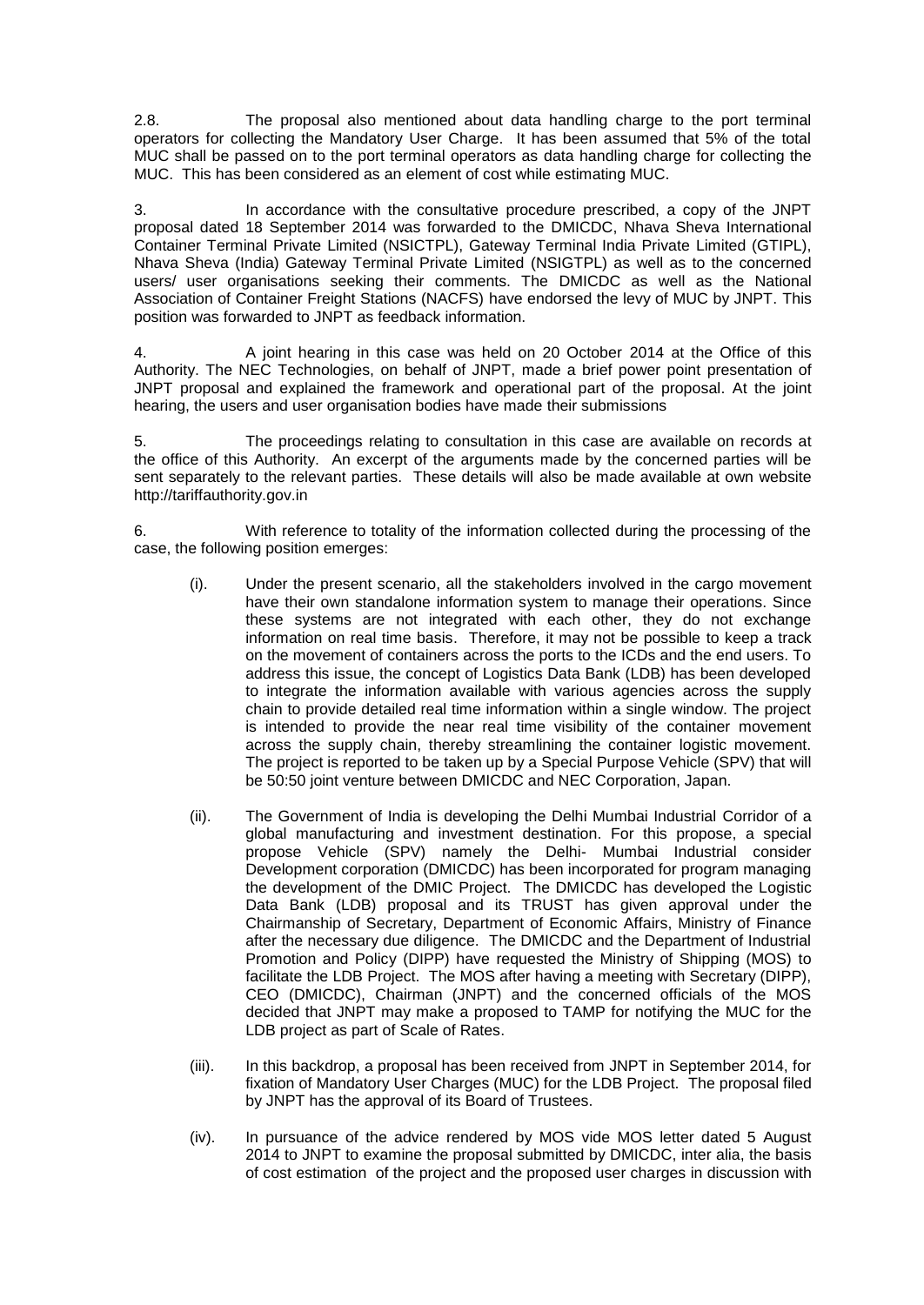DMICDC, JNPT has interacted with the DMICDC and filed the proposal in reference under 2005 Tariff Guidelines.

- (v). As per Section 42(3) of the Major Port Trusts Act, 1963, the Port Trust Board may, with the previous sanction of the Central Government, authorise any person to perform any of the services listed under Section 42(1) of the Major Port Trusts Act, 1963. The proposal of JNPT is not vocal about the arrangement envisaged between the JNPT and the proposed SPV who will be the service provider of LDB Project. The JNPT is advised to examine the proposed arrangement between the port and SPV in light of the statutory provision and, if necessary, initiate necessary steps for compliance of Section 4 2(3) of the Act.
- (vi). The JNPT has prepared this proposal in accordance with the 2005 Tariff Guidelines and has, furnished the Cost statement in the prescribed formats. In this connection, the JNPT has furnished the cost estimations for the years 2015-16 to 2018-19. This proposal of JNPT is considered for the purpose of this analysis. It is presumed that the JNPT would have examined the basis per cost estimates and the proposed user charges in pursuance of the advice rendered by MOS to JNPT. Each of the element forming part of the Cost statement furnished by the JNPT is discussed in the subsequent paragraphs.
- (vii). The traffic estimated to utilize the services of tracking and viewing the movement of containers across the ports to the ICDs and end user is projected at 4268020 containers, 4694820 containers, 5164302 containers and 5680732 containers during the years 2015-16 to 2018-19 by JNPT. The said traffic takes into account the container traffic of JNPT as well as of the other two port terminal operators viz., Nhava Sheva International Container Terminal Private Limited (NSICTPL) and Gateway Terminal India Private Limited (GTIPL). The JNPT has projected a 10% year on year increase in traffic during the years 2016-17 to 2018-19. In this connection, it is presumed that the JNPT would have ensured and satisfied itself about the estimated traffic proposed to be utilizing the service, as given above. The traffic projections as estimated by the port are relied upon in the analysis.
- (viii). No charges are proposed to be levied in the initial year of trial operation i.e. 2015- 16. Thereafter, it has been proposed to levy ₹125/- per container in the year 2016-17,  $\bar{\tau}$  135/- per container in the year 2017-18 and  $\bar{\tau}$  145/- per container in the year 2018-19. Considering the container traffic for the years 2016-17 to 2018-19, as discussed above, and based on the rate per container proposed to be levied in each of the year 2016-17 to 2018-19, the JNPT has estimated the income from the levy of MUC at  $\bar{\tau}$  5869 lakhs,  $\bar{\tau}$  6972 lakhs and  $\bar{\tau}$  8237 lakhs during the years 2016-17 to 2018-19. This estimated income is taken into account.
- (ix). In line with the stipulation contained in Clause 2.5.1. of the 2005 tariff guidelines, the operating costs estimated by the JNPT have been moderated by adopting an escalation factor of 6%, being the escalation factor adopted by the Authority for the purpose of projection of expenses in respect of the cases to be decided during the financial year 2014-15, instead of the various escalation factors ranging from 10% to 50% adopted by the JNPT. Each of the component of operating cost is discussed below:
	- (a). The charge to the Port and BOT operators is for the collection of MUC by them. This cost has been estimated at 5% of the income calculated for each of the year 2016-17 to 2018-19, as discussed above. The basis for 5% is reported to be based on surcharge on online booking as charged by different online systems like online booking for train ticket, cabs, movie ticket booking, Hotel bookings etc. This position is relied upon.
	- (b). The cost towards Rail Integration and ICD Tag Maintenance has been estimated at 5% of the income each for Railways as well as the ICDs for sharing the container specific data with respect to container-in-time,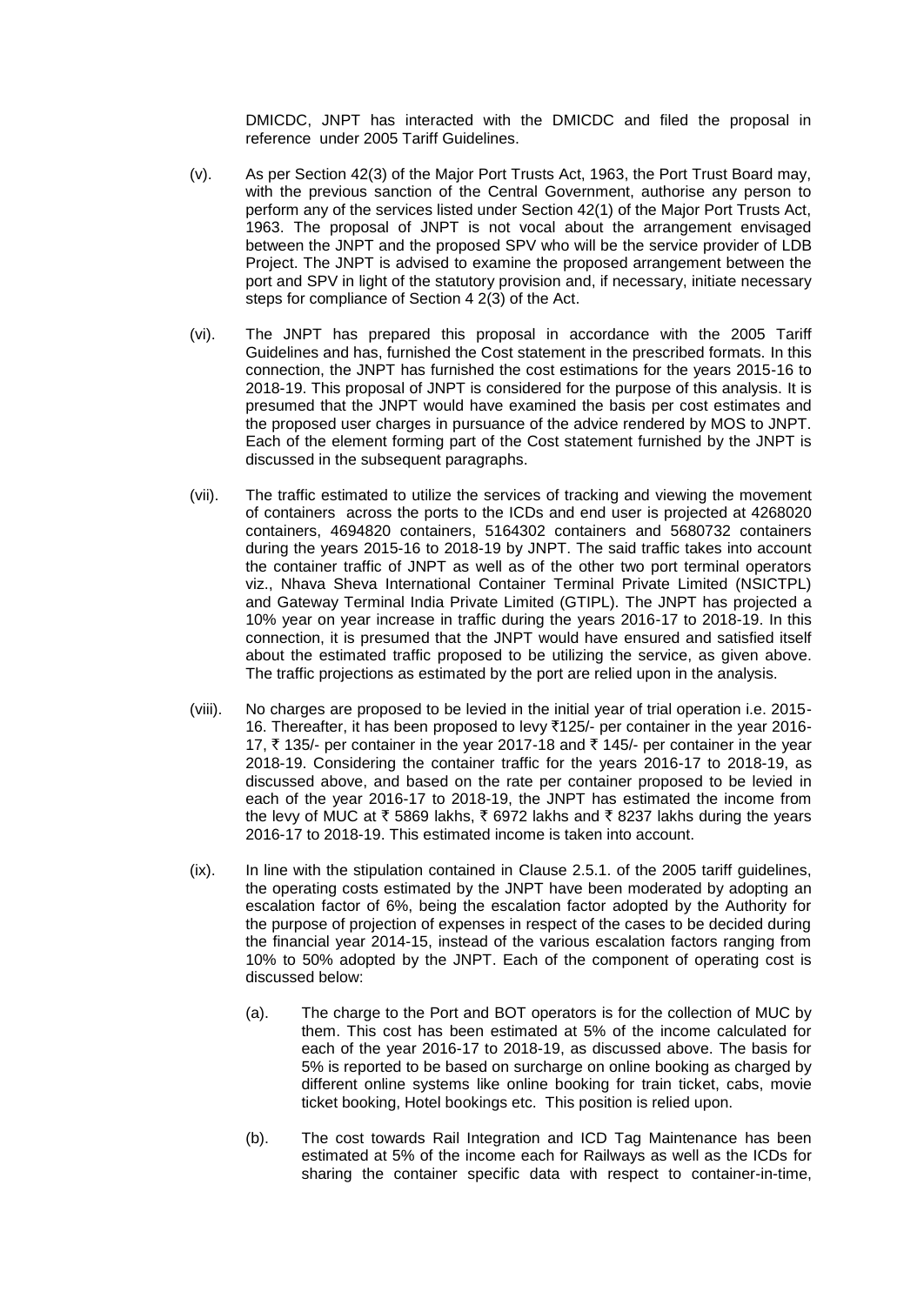container-out-time, container custodian, container next custodian information etc. The sharing of 5% of revenue each with Railways and ICDs for their data sharing is reported to be based on the discussions with these stakeholders. This position is relied upon.

- (c). (i). The RFID Operation cost comprises of the cost of operation of Kiosks as well as the salary cost of the operations team at the ports that would be involved in the RFID tagging and de-tagging operations.
	- (ii). Kiosks are reported to be needed to be set up at the port terminals for stationing the operation staff and the RFID Tag inventory of DMICDC. As observed by JNPT in its interaction with the DMICDC, though the cost of setting up of Kiosk is a capital expenditure, the said expenditure has been considered as revenue expenditure. The DMICDC has clarified in this regard that the LDB project is not an infrastructure project, but is an IT project, thereby being cost driven, resulting in tangible assets not being created. It has also been clarified that in the proposed business model, SPV would outsource the project management development, hosting, maintenance, operation, helpdesk of the LDB business to IT service provides on turnkey basis, whereby the procurement and ownership of the assets would be the responsibility of the service provider. In view of the above position, the DMICDC has clarified that the expenses of setting up of Kiosk including IT hardware and software have been considered as operational expensive and not capital expensive. Based on the reasoning furnished by the DMICDC, and from the SPV point of view it is a revenue expenditure the JNPT also appears to have endorsed this position as it is seen to have gone ahead with the cost estimates as furnished by the DMICDC, in its proposal.
	- (iii). The cost of Kiosk comprises of cost of Wooden console for Workstation, Ergonomic Chairs, Workstation for Processing, MFD (Printer Cum Scanner), Thermal Printer for Token/ Receipt, 1 kVA online UPS with 1 hour back up, Kiosk Space Rental and Leased Line/ Bandwidth with Wireless functionality.

Considering 3 no. of port terminal operators in the  $1<sup>st</sup>$  year and 4 no. of port terminal operators from the  $2^{nd}$  year onwards and based on the requirement of 10 no. of each of the items/ facilities as listed above for each of port terminal operators and considering the cost of each of the item, as listed above, the JNPT has arrived at the total cost pertaining to the Kiosk has been arrived at. No documentary evidence has been furnished in respect of the cost of each of the item and the basis for considering 10 no. of each of the items in the cost calculations. The cost estimates for Kiosk has been reported to have been taken from large IT venders who specialize in setting up of such Kiosks. The information as furnished by the JNPT is relied upon in this analysis, subject to review of the estimates considered in this regard with reference to actuals during the next review of MUC.

(iv). The salary cost of the operations team involved in the RFID tagging and de-tagging operations, is seen to comprise of cost of semi-skilled operator who would be associated with performing the RFID tagging/ de-tagging operations at  $\bar{\tau}$  360000/- per annum and cost of one manager at  $\bar{\tau}$  800000/- per annum. The JNPT has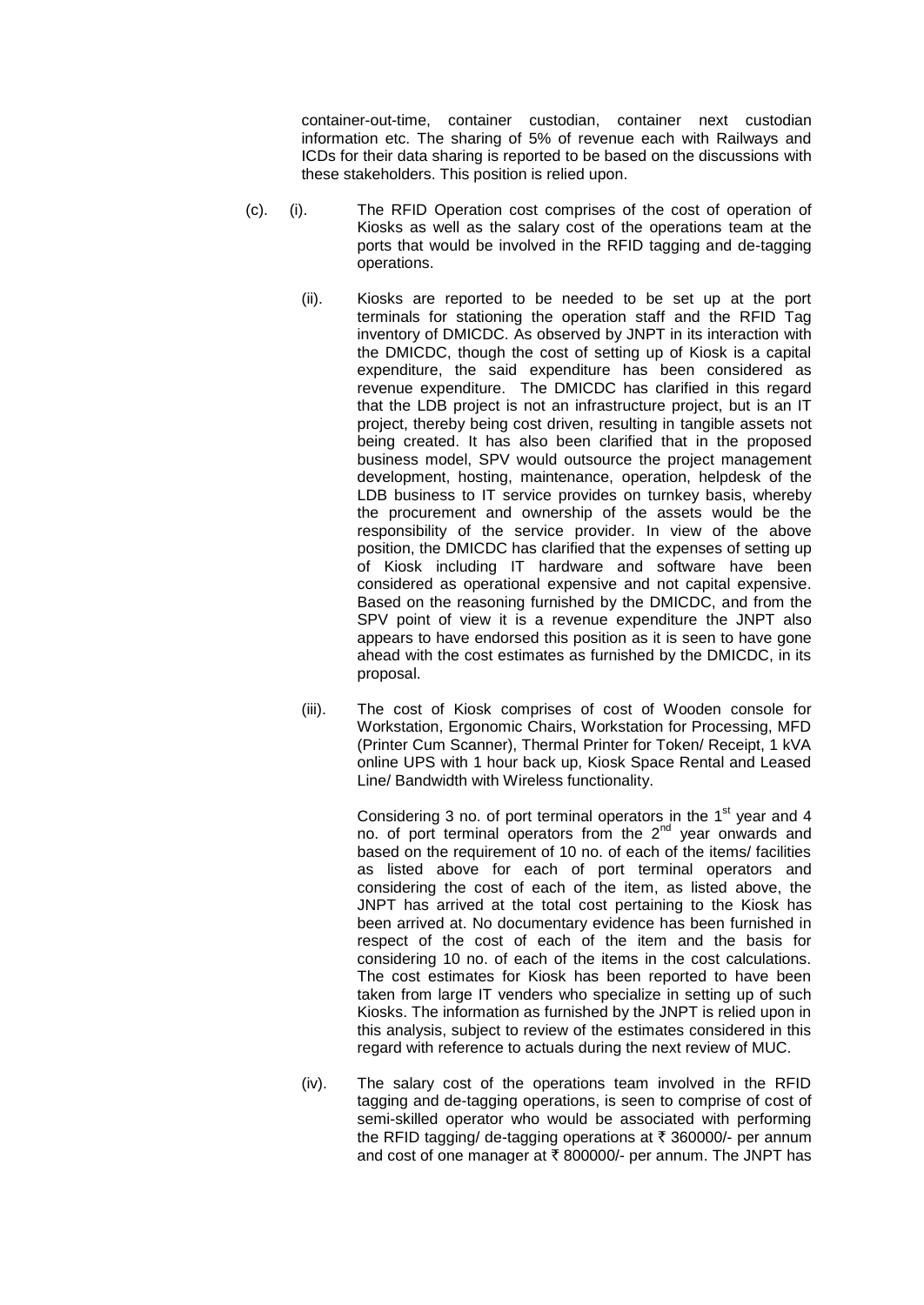considered an escalation factor 5% per annum in the estimation of salary of semi-skilled operator and manager.

With regard to semi-skilled operator, the JNPT has considered the requirement of semi-skilled operator at 5 for every kiosk. The requirement of Manager is based on 1 manger for every 20 semiskilled operators. This Authority does not go into requirement of number of personnel. It is left to the best judgment of the port. The estimate of JNPT in this regard is relied upon.

No basis has been furnished in respect of the salary cost of semiskilled operator and Manager. The salary cost of semi-skilled operator and Manager as furnished by the JNPT is relied upon in this analysis, subject to review of the estimates considered in this regard with reference to actuals during the next review of the MUC.

- (d). (i). The cost of RFID Tags comprises of cost of RFID tags as well cost related to management of the RFID tags. It can be seen from the cost statement furnished that the said cost constitutes one of the major component of operating cost.
	- (ii). The containers at the JNPT Port terminal premise would be tagged with passive RFID tags, which will enable in tracking of the containers during transit and enable in providing real time information to LDB. It is reported that all the import containers would be tagged at the ports before moving outside the port premises and all export containers would be de-tagged at the port terminals before loading onto the vessel. Further, it has been reported that for the project in reference, tag from Omni ID (an international brand of repute and supplier of major RFID projects around the world) viz., Omni ID Ultra, priced at about US\$ 5 would be suitable.
	- (iii). To determine the cost of the RFID tags, the number of RFID tags has been estimated on an annual basis. This is seen to have been done by considering the daily container movement based on 45 days of active time for containers (considering an average of 15 days for import, 15 days for export and 15 days for containers in ICD/ CFS), expiry period of 2 years for the tags, Spares, Wear and Tear and cost for coordinating with ICD. The assumptions made with regard to estimation of quantum of tags during each of the year under consideration is relied upon in this analysis.
	- (iv). The cost of each of the RFID tag is reported to be priced at about US\$ 5, as stated above. No documentary evidence has been furnished in support of the cost of the RFID tag. The cost of each of the RFID tag has been considered at  $\bar{\tau}$  250/- for the purpose of calculation. The assumption made by the port in this regard is relied upon.
- (e). The LBD Package licence cost is seen to comprise of cost of licence at  $\bar{\tau}$ 40 million per annum and cost of licence support at  $\bar{\tau}$  44 million per annum, thereby aggregating to ₹84 million i.e. about ₹840 lakhs.

The LBD Package licence cost is reported to acquire the proprietary logistics cloud platform (Neo Sarf) from NEC. This logistics cloud platform is reported to be a proprietary item of NEC deployed with multiple Japanese Logistic Companies. The pricing is also reported to be a standard as applicable to Japanese companies. Since 60% of the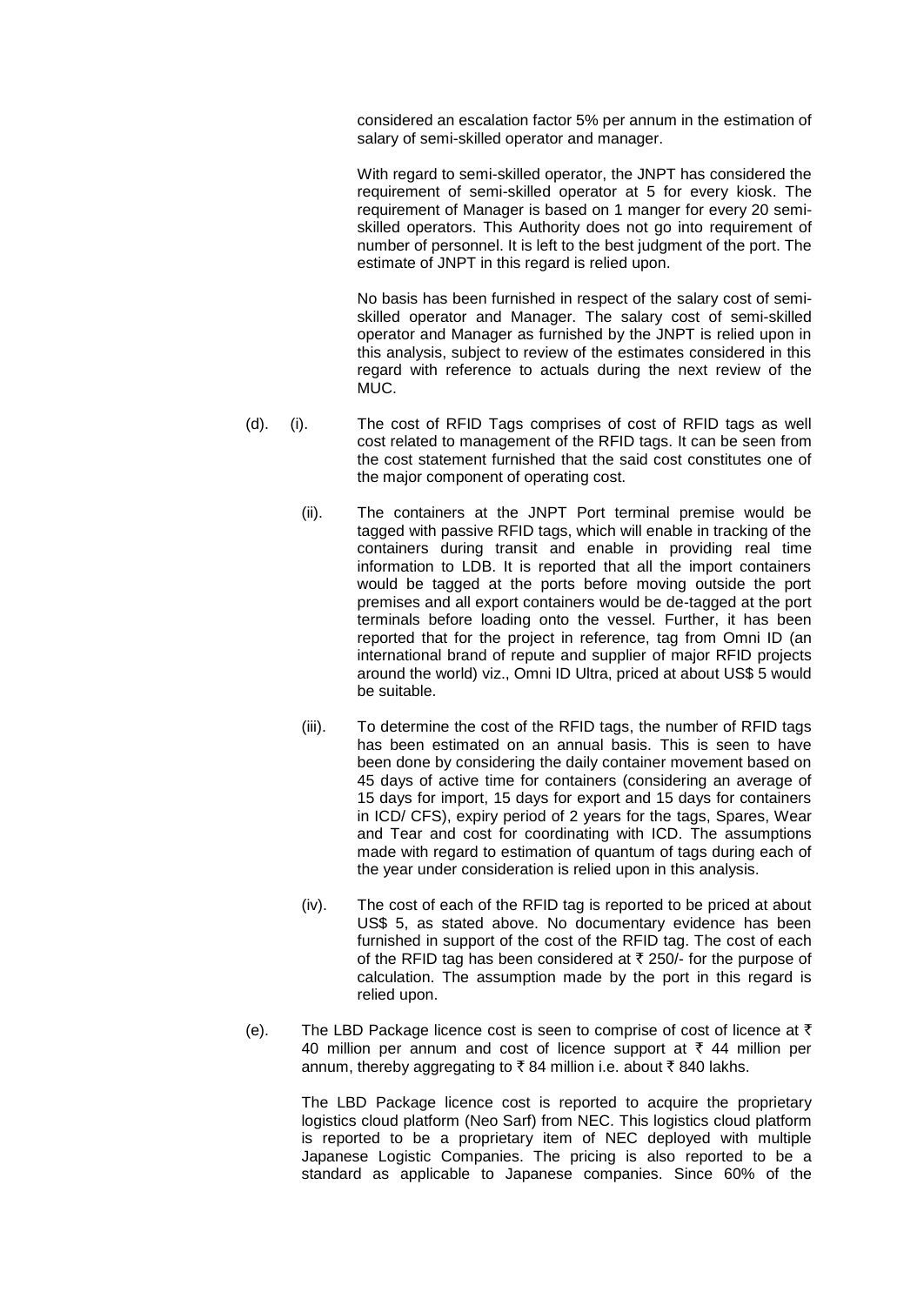container traffic in the Western corridor is attributable to JNPT, 60% of the LBD Package licence cost has been apportioned to JNPT which works out to  $\bar{\tau}$  200 million. On amortising the apportioned cost over the period of 5 years, the cost per annum works out to  $\bar{\tau}$  40 million.

The cost of licence support at  $\bar{\tau}$  44 million per annum has been determined based on 22% of the apportioned licence cost applicable to JNPT, towards costing for minor modification, feature enhancement, for upgradation and technical support. The basis for considering 22% is reported to be based on typical support cost for Software Package Licence for the industry. In this regard, the JNPT has furnished a copy of the Quotation for SAP ECC licence and maintenance charge, which reflects a Support fees (AMC) to be charged at 22% of Net Licence fees. The position as estimated and reported by JNPT is relied upon.

- (f). (i). The cost of Near Real time Solutions comprises of cost of Tracking Software licence and its support cost, cost of RFID readers, Installation and Maintenance cost etc., Helpdesk cost and Feasibility Study & Proof of concept.
	- (ii). The Tracking Software Licence is reported to be priced at  $\bar{\tau}$  1200 lakhs. Accordingly, the standard licence maintenance and support cost calculated at 22% of the licence cost has been worked out at ₹ 260 lakhs. The basis for considering the support cost at 22% of the licence cost has already been explained earlier and hence relied upon in the analysis.
	- (iii). Taking into account the number of toll gates, Octroi Check Points and number of ports and ICDs implementing the project, the requirement of RFID readers has been worked out. The assumptions made by the port to determine the requirement of RFID readers is relied upon.

The cost of each of the RFID reader has been considered at  $\bar{\tau}$ 84000/-. No documentary evidence has been furnished in support of cost of RFID Reader. The cost of the RFID reader as estimated by the port is taken into account, subject to review of the estimates considered in this regard with reference to actuals during the next review of the MUC.

- (iv). For syncronisation of container number and RFID Tag, the operational terminal comprising of hardware and software is reportedly required for the purpose. Based on the position that each port/ ICD would require 3 such terminals and cost of each terminal at 725 US\$ (considered equivalent to  $\bar{\tau}$ 40000/- in the calculations), the cost per ICD/ port has been worked out at `120000/-The JNPT has furnished documentary evidence in support of the cost of the terminal at 725 US\$.
- (v). The cost of Installation of the RFID readers has been considered at  $\bar{\tau}$  80000/- per check point. The cost is reported to be towards fabrication, brackets, power conditioning, consultancy charges, travel and manpower charges (in respect of people required to do the installation and commissioning of the readers), payment to toll operators for providing space, power and support to install and maintain the Readers. No documentary evidence has been furnished in support of cost of Installation of the RFID Reader. The cost of Installation as estimated by the port is taken into account, subject to review of the estimates considered in this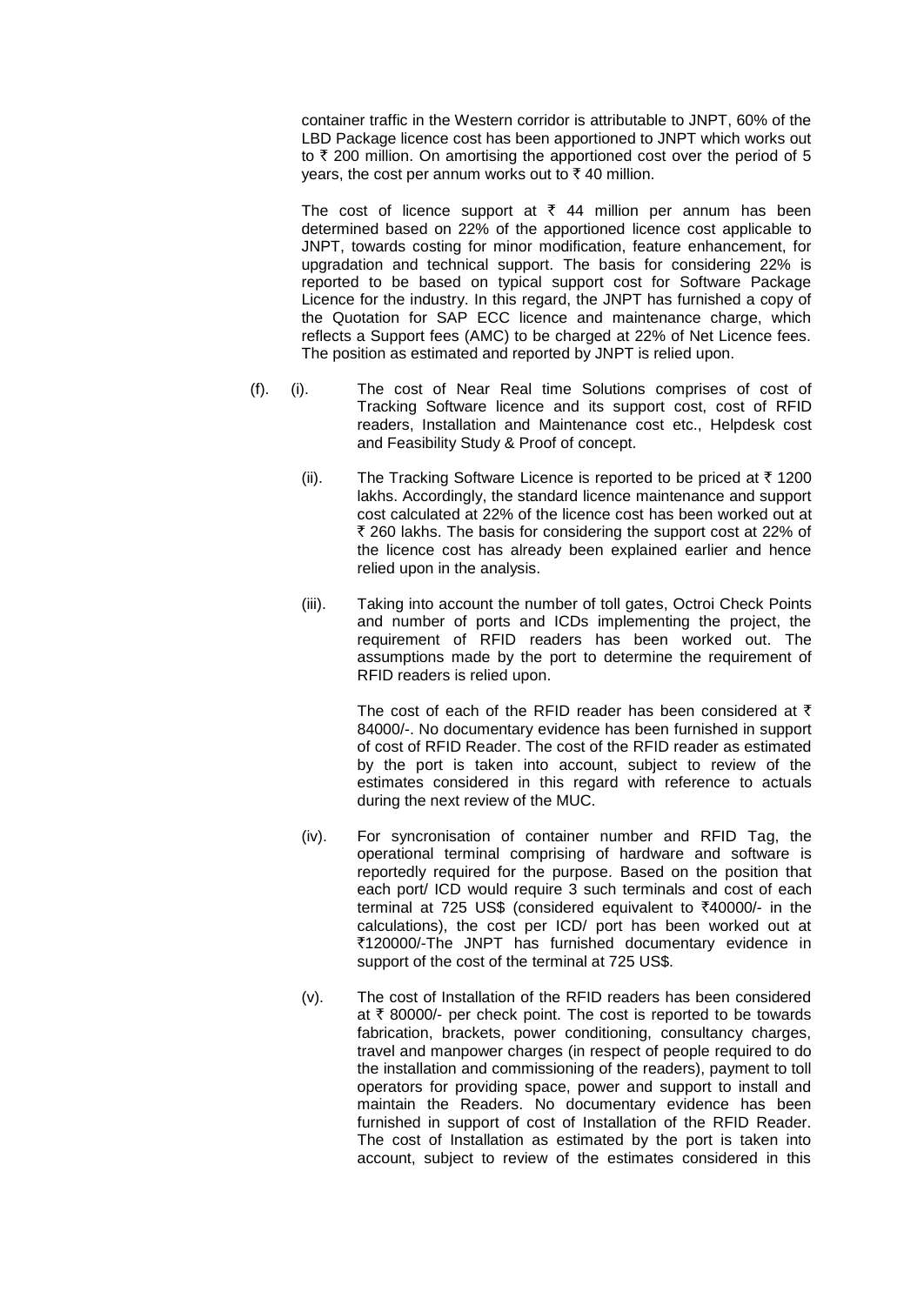regard with reference to actuals during the next review of the MUC.

- (vi). Maintenance cost has been determined at 8% of the cost of RFID readers and cost of the terminal taken together. This is reported to be the standard for IT Hardware Maintenance in the industry. The position as reported by the port is taken into account, subject to review of the estimates considered in this regard with reference to actuals during the next review of the MUC.
- (g). (i). The Helpdesk is reported to provide helpdesk services related to RFID readers, antennas, RFID tag management, replacement, trouble shooting and coordination with ICDs and port terminal operators for tag inventory management and replacement. The said Helpdesk team is to provide data syncronisation services and is to address any problems being faced by the purveyors for uploading the data into the LDB system, thereby ensuring minimal downtime with reference to readers, tags, antennas alongside the check points in the western corridor.
	- (ii). In this connection, the cost of Helpdesk has been determined by taking into account Containers moved daily (total containers/ 365 days), assuming that 1 container takes 15 days, Call volume being 1% of the travelling containers, 1 agent to handle 80 calls (cost of agents @ 15 lakhs p.a with 5% escalation), 1 manager for 20 agents (cost of managers @ 21 lakhs p.a. with 5% escalation).

This Authority does not go into requirement of number of personnel. It is left to the best judgment of the port. The estimate of JNPT in this regard is relied upon.

No documentary evidence has been furnished with reference to the salary cost of the agents as well as Managers. The salary cost of the agents as well as Managers as reported by the port is taken into account, subject to review of the estimates considered in this regard with reference to actuals during the next review of the MUC.

- (h). (i). Hosting, tools and communication cost comprises of cost of hosting service, tools for integration and travel expenses in respect of personnel associated with rendering the said services.
	- (ii). The hosting service includes the cost of hardware components viz., virtual CPU, RAM, HDD, Virtualisation, Cloud enablement, Load balance, Firewall, Internet bandwidth etc. as well as the software components viz., Operating system, database, data backup and recovery cost. Based on the assumption that for handling 500 users, one instance of a standard hardware and software specification would comprise of 1 Virtual unit + Firewall + Load Balancer + OS + Internet Bandwidth and based on a position that at any given point of time, 10% of the users would be concurrently accessing the system, the hardware and software requirement is reported to have been extrapolated for handling the number of LDB users.

The hosting cost along with the software and services for 1 virtual unit has been considered at  $\bar{\tau}$  120000/- per month ( $\bar{\tau}$  30000/- per month for hardware and  $\bar{\tau}$  90000/- per month for software licence). The cost for the hardware is supported by documentary evidence. However, no basis/ documentary evidence has been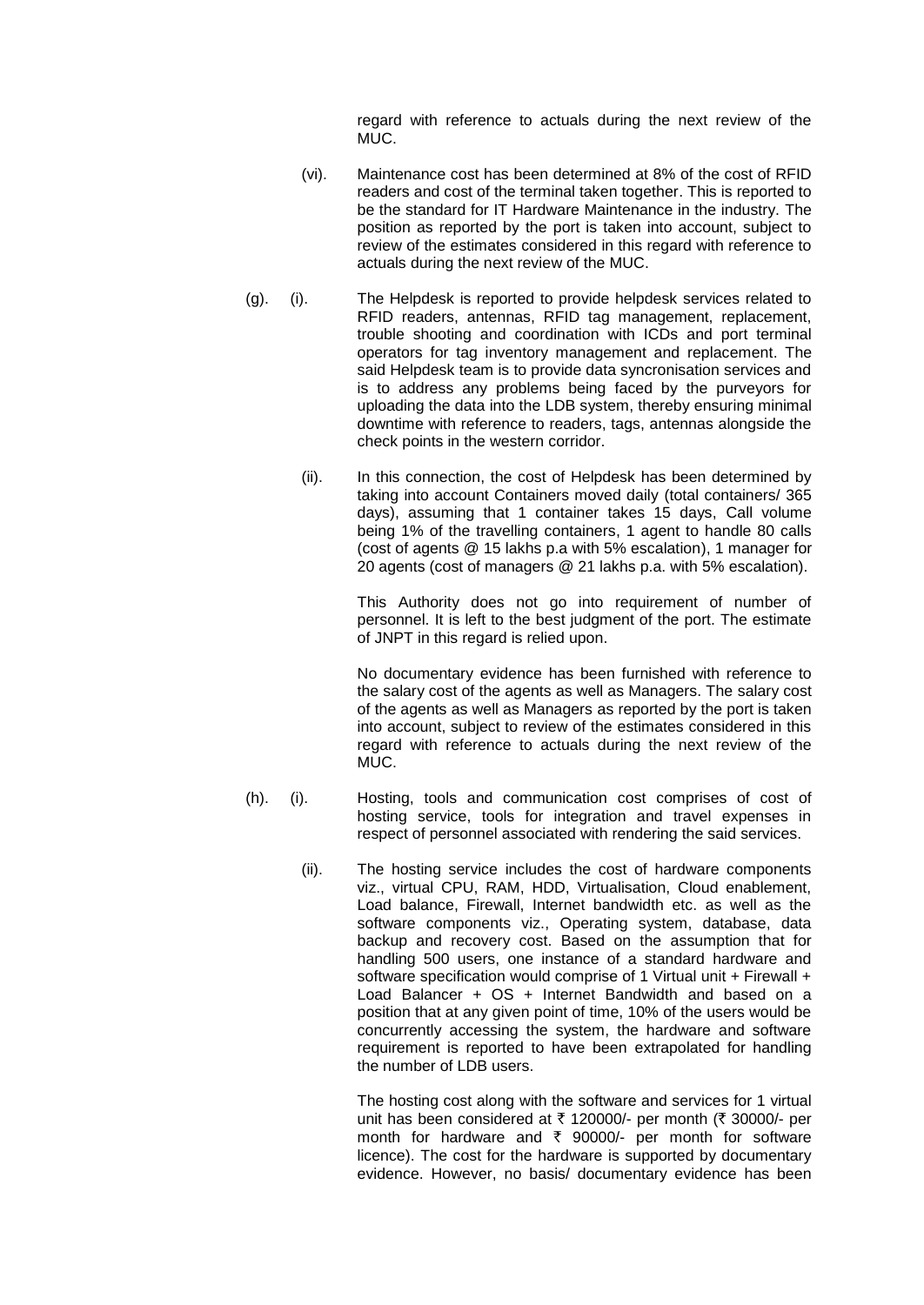furnished with reference to the cost of software. The cost for software as reported by the port is taken into account, subject to review of the estimates considered in this regard with reference to actuals during the next review of the MUC.

- (iii). The LDB system is reportedly requires development tools like Visual studio, MSDN, database licences etc. for customization and maintenance of the LDB system. In this connection, the cost of such hosting service tools is reported to be at  $\bar{\tau}$  100000/- per month with 50% year on year increase in cost due to increased licence requirements. Further, based on the position that 60% of the container traffic in the Western corridor is attributable to JNPT, 60% of the cost of such hosting service tools i.e.  $\bar{\tau}$  7.2 lakhs has been considered as cost during the first year and has been escalated by 50% for the subsequent years. The JNPT has not furnished any basis for considering 50% escalation in the estimation of the cost in reference. The escalation is, therefore, considered at 6% per annum. No documentary evidence has been furnished with reference to the cost of hosting service tools. The cost for hosting service tools as reported by the port is taken into account, subject to review of the estimates considered in this regard with reference to actuals during the next review of the MUC.
- (iv). The costing for direct travel comprises of cost of airfare, boarding, lodging and other expenses which would be incurred for providing the data linkage services wherein it would be required to visit the client locations, understand their requirements, system study and interface development.

The cost has been estimated considering the cost per travel at  $\bar{\tau}$ 48000/- (inclusive of airfare, stay and other charges for 4 days stay), for about 25 travels per annum with an increase rate of 50% visits every year.

Based on the above assumption, the cost for the first year would work out to  $\bar{\tau}$  12 lakhs per annum. However, the JNPT is seen to have considered the cost of  $\bar{\tau}$  2.40 lakhs only for the first year. The basis for considering  $\overline{z}$ 2.40 lakhs is not made available. The cost estimation made by the port in this regard is relied upon. However, the annual escalation of 50% is restricted to 6%.

- (i). As already stated earlier, the LDB project is not an infrastructure project, but is an IT project, thereby being cost driven, resulting in tangible assets not being created. In view of the above position perhaps, the JNPT is not seen to have estimated any depreciation as an item of cost in its estimation. The position of JNPT in this regard is relied upon.
- (x). The Management & General Administration Expenses comprises of Sales, General & Administrative Expenses in respect of the Outsourced personnel and in respect of the employees of the SPV as well as provision towards Contingency.
	- (a). Project envisages that the SPV would outsource the sales and marketing activities to the IT service provider (NEC Corp and its Consortium members).

Sales, General & Administrative Expenses in respect of the Outsourced personnel comprise of Salary (with 5% escalation) of a Director (Japanese origin), various Managers, Accountants etc., Car expenses for use by Management team covering maintenance, fuel expenses, salary of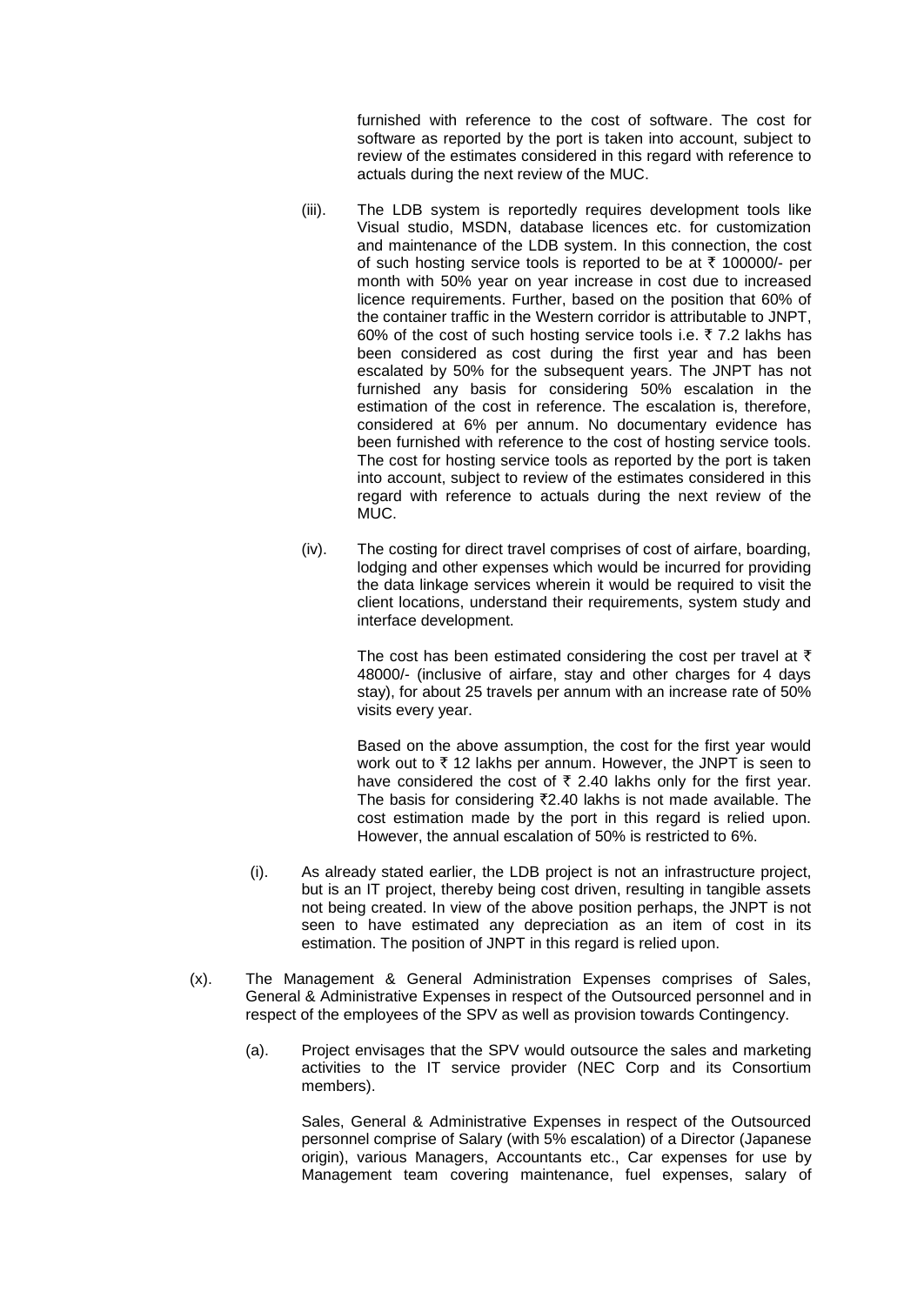drivers, insurance (Escalation of 10% considered by JNPT has been moderated and considered at 6%), Communication related expenses pertaining to eased internet line, Voice communication, and various other tools (Escalation in the range of 30%-50% considered by JNPT has been moderated and considered at 6%), Office rental & maintenance comprising of Rental, Office Supplies, Stationery, Maintenance & Housekeeping, Tea & Coffee, IT Setup & Maintenance, Electricity, where the escalation factor has been restricted at 6%.

On the ground that the NEC's Indian entity would be the local entity for NEC Corporation, which would incur the cost of audit, legal support, handling charges, client management and vendor management, one of the cost item viz., Business Expenses has been estimated at 4% of the Operating expenses by the JNPT. The basis for considering 4% of the Operating expenses has not been explained. In view of this position, the said expenditure has not been taken into account in the analysis.

- (b). The Sales, General & Administrative Expenses in respect of the employees of the SPV comprise of cost of Marketing & Branding (Escalation of 10% considered by JNPT has been moderated and considered at 6%), Salary (Escalation of 12% considered by JNPT has been moderated and considered at 6%), Travel Expenses (Escalation of 10% considered by JNPT has been moderated and considered at 6%), Communication Expenses (Escalation of 10% considered by JNPT has been moderated and considered at 6%) and Office Rental & Maintenance comprising of Rentals, Office Supplies, Stationery, Maintenance & Housekeeping, Tea & Coffee, IT Setup & Maintenance, Electricity (Escalation of 10% considered by JNPT has been moderated and considered at 6%) and Business Expenses comprising of Audit and legal expenses (Escalation of 10% considered by JNPT has been moderated and considered at 6%).
- (c). The provision towards Contingency has not been taken into account in the calculation, as the said cost does not fall within the ambit of tariff fixation as per the tariff guidelines of 2005.
- (xi). No Finance and Miscellaneous Income and Expenditure has been estimated for any of the years under consideration by JNPT.
- (xii). Based on the position that the LDB project does not entail high capital expenses or assets and being a IT project, it is more of Operations and Maintenance cost drive. Thus, it is reported that LDB is unlike any infrastructure project wherein a tangible asset is created. Thus, no Return on Capital Employed has been sought by the JNPT. However, Return @ 16% on the Working Capital component (comprising of cash balance calculated at one month estimated operating expenses) has been allowed, as per tariff guidelines of 2005 though not claimed in the proposal.
- (xiii). Though no charges are proposed to be levied in the initial year of trial operation i.e. 2015-16, it cannot be denied that operating costs would be incurred to carry out the operations in the year 2015-16 and therefore it may be appropriate to allow recovery of the operating costs incurred during this period also. Based on the above position, the cost estimations furnished by the JNPT for the years 2015-16 to 2018-19 have been moderated. The moderated Cost statement is attached as **Annex - II**.
- (xiv). The moderated average cost position for the years 2015-16 to 2018-19 shows that the service would be in deficit, even after the proposed levy of  $\bar{\tau}$  125/- per container in the year 2016-17,  $\bar{\tau}$  135/- per container in the year 2017-18 and  $\bar{\tau}$ 145/- per container in the year 2018-19.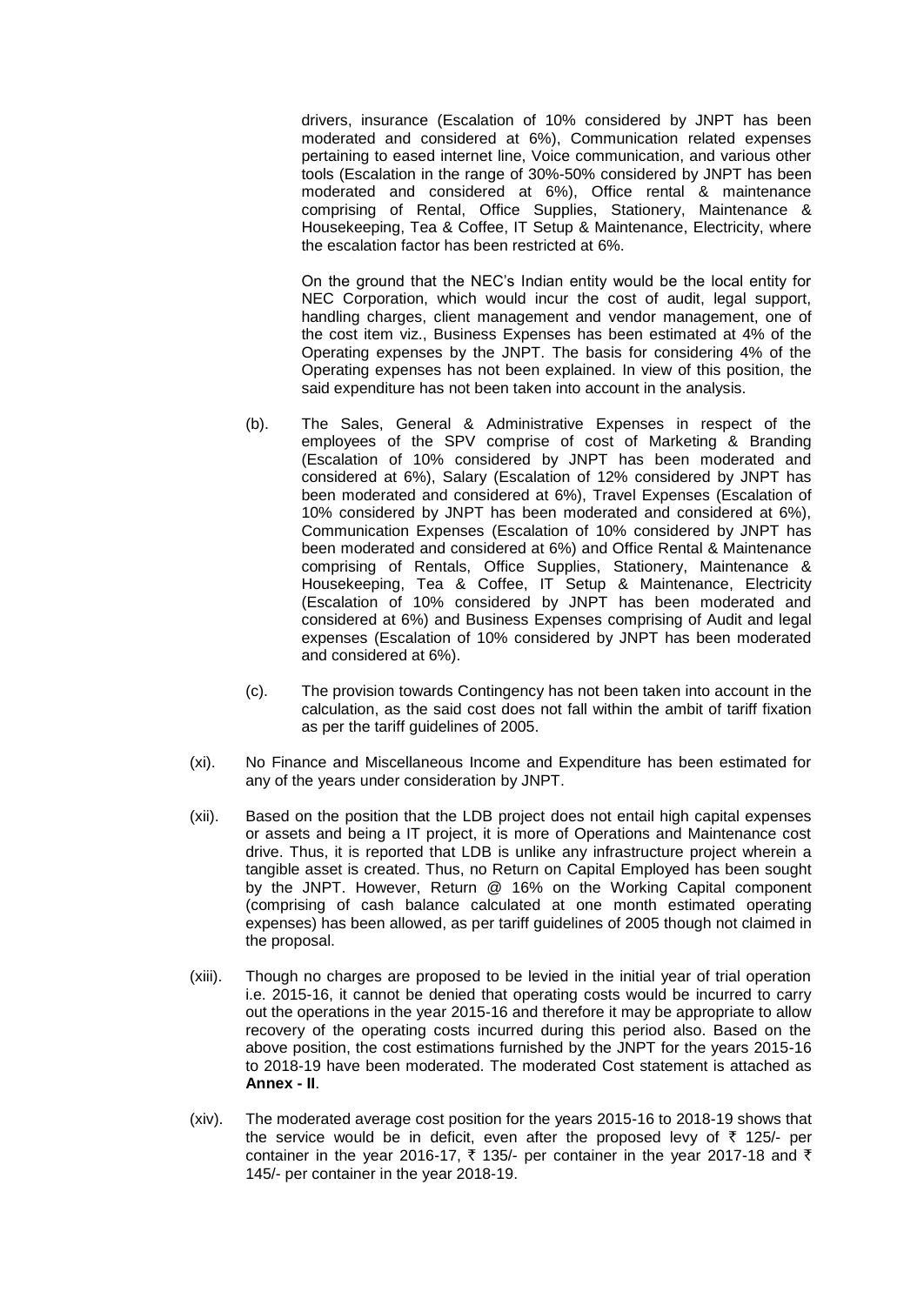- (xv). It is the proposal of the JNPT to not cover the entire deficit pertaining to the service from the levy of the MUC. Therefore, based on the proposal of the port and given that the users have also endorsed the proposed levy of MUC and keeping in view that the DMICDC Trust chaired by the Secretary, Department of Economic Affairs, Ministry of Finance has given approval to the proposal after the necessary due diligence, this Authority is inclined to endorse the proposal of the JNPT for levy of MUC of ₹125/- per container in the year 2016-17, ₹135/- per container in the year 2017-18 and  $\overline{2}145/3$ - per container in the year 2018-19.
- (xvi). The charge to the BOT operators is for collection of MUC by them, Since this cannot be treated as revenue to the BOT operators, the BOT operators are not liable to pay revenue share on the amount collected by them to the JNPT. A Note in this regard is prescribed in the Scale of Rates.

7.1. In the result, and for the reasons given above, and based on a collective application of mind, this Authority approves the following, as already approved vide the Order dated 29 October 2014:

- (i). The proposal of the JNPT to levy the Mandatory User Charge (MUC) of  $\bar{\tau}$  125/per container in the year 2016-17,  $\bar{\tau}$  135/- per container in the year 2017-18 and  $\bar{\tau}$ 145/- per container in the year 2018-19 at the JNPT Port Terminals
- (ii). Insertion of the following in the respective Scale of Rates of JNPT, NSICTPL and GTIPL:

**"**An amount of `125/- per container will be levied on all containers (except transhipment and coastal) handled at the respective terminal towards Mandatory User Charge (MUC) with effect from 01 April 2016. Thereafter, it will be increased by  $\overline{5}10$ /- per container per annum during the years 2017-18 and 2018-19 respectively.**"**

- (iii). Tracking and viewing the movement of containers across the ports to the ICDs and end users would be provided to the users against the payment of user charges.
- (iv). The actual surplus/ deficit arising out of the service of LDB by levy of MUC during the period from 2015-16 to 2018-19 will not be dealt in line with the stipulation contained in Clause 2.13 of the 2005 guidelines, but will be carried over to the next tariff cycle.
- (v). No royalty/ revenue share is payable by the NSICTPL and GTIPL to JNPT, on the revenue collected by them by way of levy of MUC.

7.2. The MUC has been fixed relying on the information furnished by the JNPT and based on assumption made in the proposal as explained in the analysis. If the Authority, at any time, during the prescribed tariff validity period, finds that the actual position varies substantially from the estimates considered or there is deviation from the assumptions accepted herein, the Authority shall require the JNPT to file a proposal ahead of the schedule to review its tariff.

7.3 The validity of the approved rate will automatically expire on 31 March 2019, unless specifically extended by this authority.

> **(T.S. Balasubramanian)** Member (Finance)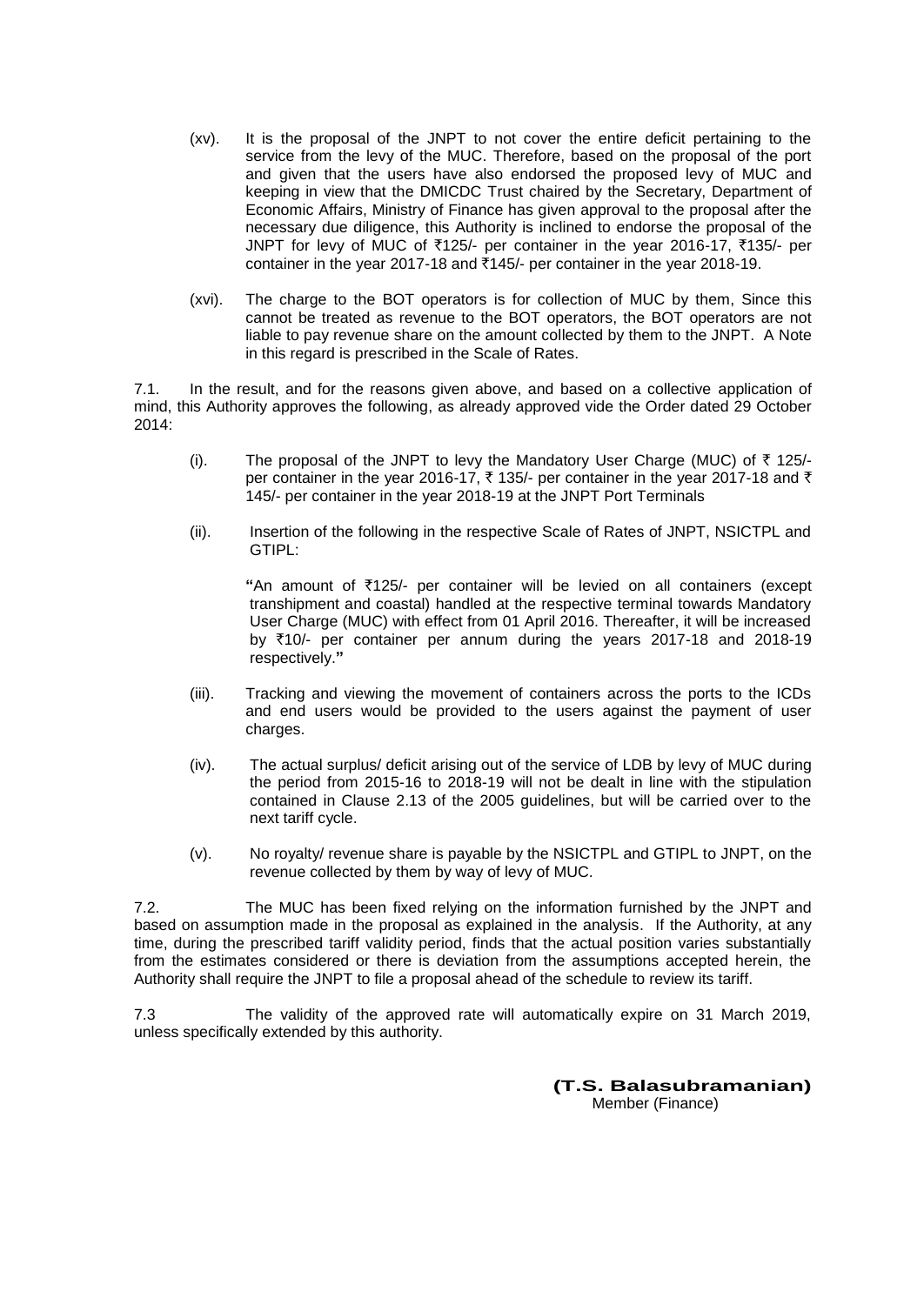#### **Annex-I (a)**

#### **Workflow of the DMICDC LDB Project**

#### **Import Case**

- (i). Once the container offloaded from the vessel the container number & in-time is captured and provide to LDB (would be done through interface with Navis application of the ports, advance info from Shipping Line etc.)
- (ii). LDB system records the Port-in information **which would be visible to the end user.**
- (iii). Container is moved to the yard from where it takes one of the below routes:
	- (a). Container which would be transported by trucks.
	- (b). Container which would be transported by trains.
	- (c). Containers which would be moved to another yard of different terminal operator.
- (iv). The operational staff of DMICDC SPV will be deployed at the entry and exit gates of the port premises as well as at the railway siding for performing the necessary RFID Tagging/ De-tagging operations.
- (v). RFID readers would be setup across al the entry and exit gates of the ICD's, CFS, Toll plazas, for capturing the container information while in transit.
- (vi). The container while moving out of the port premises stops at the exit gate and the driver of the truck produces the necessary documents for the customs & the CISF personnel.
- (vii). During this time, the operational staff of DMICDC SPV would perform the RFID tagging on the container and sync the tag with the container number using a handheld reader.
- (viii). The information captured is then uploaded to the LDB server and accordingly the near real time information is provided to the users of the system via the RFID readers installed across the western corridor.
- (ix). Once the container is in transit, the near real time information is captures using the RFID infrastructure setup at the CFS, toll plazas in national highways.
- (x). Similarly for the train side operation, once the wagons are loaded onto the containers approximately train takes 1.5 hours before moving out of the port premises.
- (xi). During this time period, the operational staff of the DMICDC SPV would attach the RFID tags to the containers and sync the tag number and the container number using the handheld reader.
- (xii). RFID readers would be erected alongside the railway siding of the ports to capture when the container is moved out of the port premises.
- (xiii). The train related information would be updated using the interface with **E-trade system** of railways which shall provide the near real time information of the container movement on a regular basis(at all major stations).
- (xiv). Once the train reaches the ICD, the readers at ICD would provide the ICD-in information and once container leaves ICD, the ICD-out information is captured using the readers at exit points.

**----------**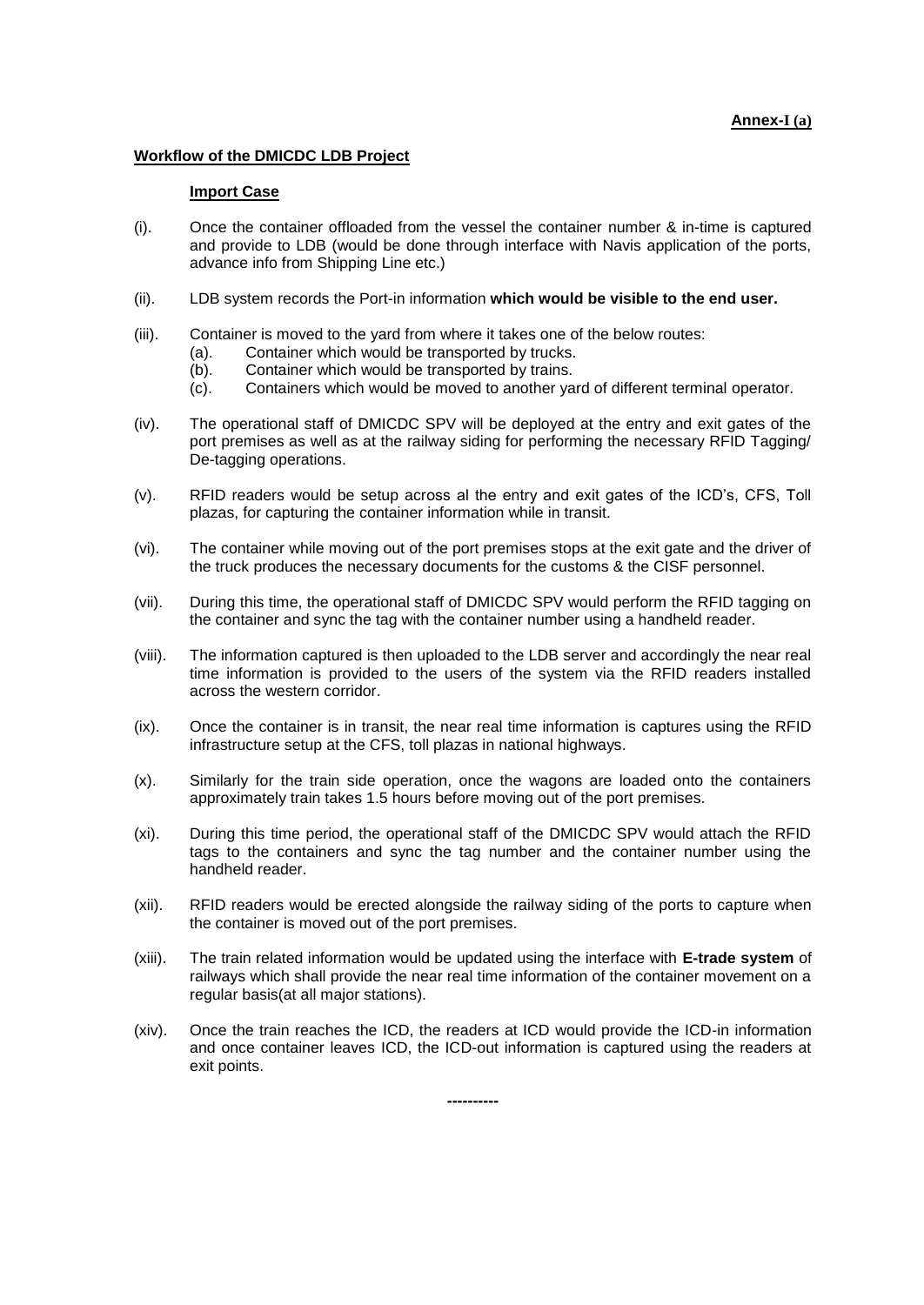#### **Export Case**

- (i) The containers which are tagged during their import journey are only de-tagged once their export journey is completed.
- (ii) Once the Container begins its export journey from the ICD's/ factory, RFID reader installed at the ICD's starts tracking the containers.
- (iii) As soon as the container arrives at any of the toll plazas in the highways, the readers installed at the toll gates captures the RFID tag information and is uploaded to the LDB server.
- (iv) The operational staff of DMICDC SPV will be deployed at the entry and exit gates of the port premises as well as at the railway siding for performing the necessary RFID Tagging/ De-tagging operations.
- (v) The container while moving into the port premises stops at the entry gate and the driver of the truck produces the necessary documents for the customs & the CISF personnel.
- (vi) During this time, the operational staff of DMICDC SPV would perform the RFID de-tagging on the container.
- (vii) The readers installed at entry gate of the ports will capture the container-in information at the ports.
- (viii) When the containers are exported via train, once the train leaves the ICD's the readers at rail-side provide the ICD out information.
- (ix) During the transit, the train related information would be updated using the interface with **E-trade system** of railways which shall provide the near real time information of the container movement on a regular basis(at all major stations).
- (x) Once the train arrives the port premise, RFID readers erected alongside the railway siding of the ports would capture when the train arrived in the port premises.
- (xi) Approximately the port takes 1.5 hours before containers are offloaded and moved to the yards.
- (xii) During this time period, the operational staff of the DMICDC SPV would detach the RFID tags from the containers.
- (xiii) The port operators would provide LDB, the port out information whenever the container is loaded onto the vessel using their NAVIS system/ from shipping line.

**----------**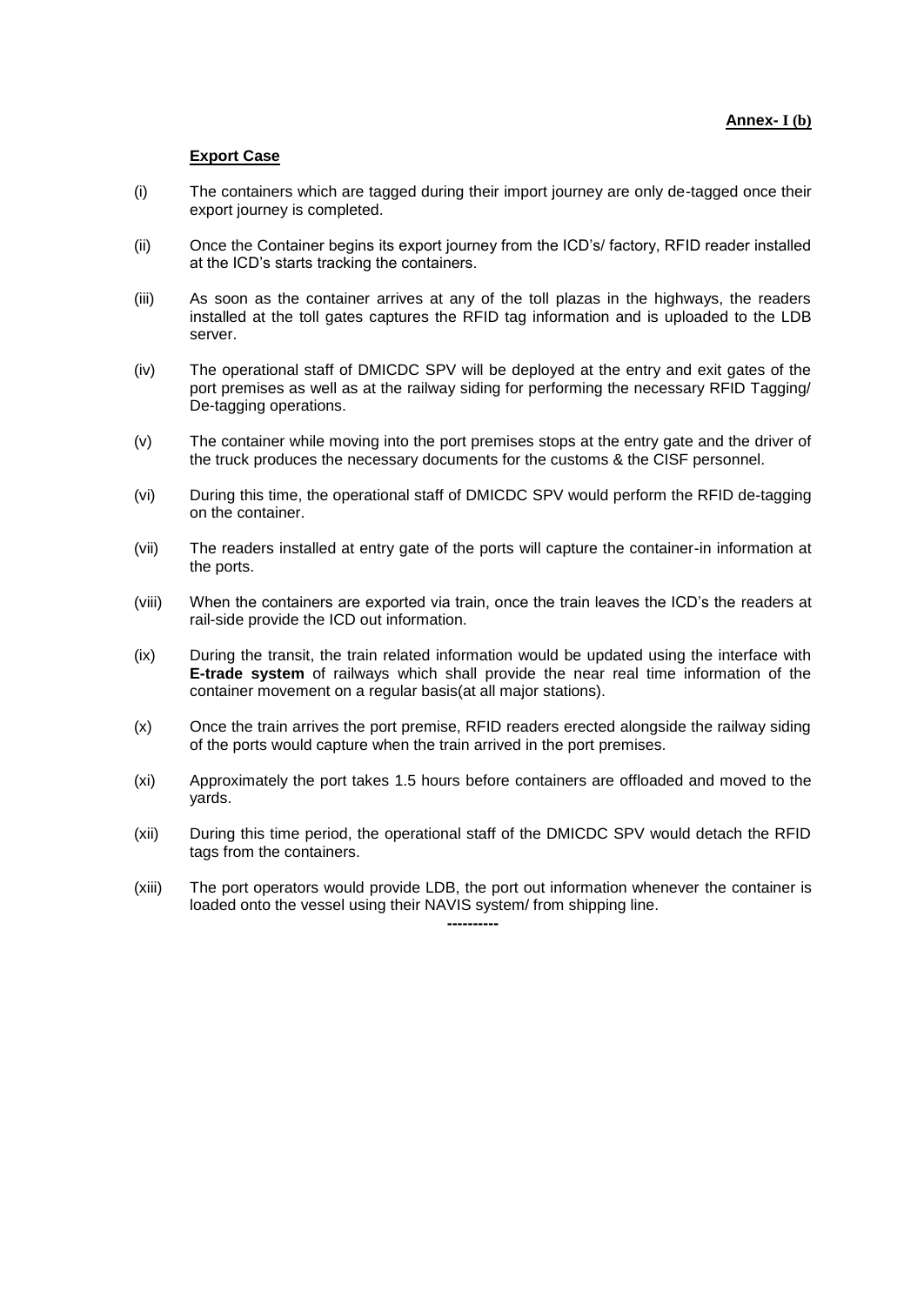#### **Annex - II**

#### **JAWAHARLAL NEHRU PORT TRUST**

**Cost statement for the Mandatory User Charge to be levied by the Jawaharlal Nehru Port Trust for the Data Logistics Bank.**

|              | soon shared by the prince by the sentencial rechter of these for the seate Evg.<br>(Rs. in Lakhs) |                |                                    |             |             |                |                                    |                 |                    |  |
|--------------|---------------------------------------------------------------------------------------------------|----------------|------------------------------------|-------------|-------------|----------------|------------------------------------|-----------------|--------------------|--|
| Sr. No.      | <b>Particulars</b>                                                                                |                | <b>Estimates furnished by JNPT</b> |             |             |                | <b>Estimates moderated by TAMP</b> |                 |                    |  |
|              |                                                                                                   |                | 2016-17                            | 2017-18     | 2018-19     | 2015-16        | 2016-17                            | 2017-18         | 2018-19            |  |
|              |                                                                                                   |                |                                    |             |             |                |                                    |                 |                    |  |
|              | Traffic (in TEUs)                                                                                 | 4,268,020      | 4,694,820                          | 5,164,302   | 5,680,732   | 4,268,020      | 4,694,820                          | 5,164,302       | 5,680,732          |  |
| $\mathbf{I}$ | <b>Total Operating Income</b>                                                                     | $\Omega$       | 5869                               | 6972        | 8237        | $\Omega$       | 5869                               | 6972            | 8237               |  |
|              |                                                                                                   |                |                                    |             |             |                |                                    |                 |                    |  |
| $\mathbf{I}$ | <b>Operating Costs (excluding depreciation)</b>                                                   |                |                                    |             |             |                |                                    |                 |                    |  |
|              | Handling Charge to the ports                                                                      | $\overline{0}$ | 293                                | 349         | 412         | $\overline{0}$ | 293                                | 349             | 412                |  |
|              | Rail Intergration & ICD Tag Maintenance (For Railways and                                         | $\Omega$       | 587                                | 697         | 824         | 0              | 587                                | 697             | 824                |  |
|              | ICD's                                                                                             |                |                                    |             |             |                |                                    |                 |                    |  |
|              | <b>RFID Operations</b>                                                                            | 785            | 1001                               | 1015        | 1060        | 785            | 1001                               | 1015            | 1060               |  |
|              | <b>RFID Tags</b>                                                                                  | 637            | 1592                               | 804         | 880         | 637            | 1592                               | 804             | 880                |  |
|              | LBD Package License & Support                                                                     | 839            | 839                                | 839         | 839         | 839            | 839                                | 839             | 839                |  |
|              | <b>Realtime Solution</b>                                                                          | 1099           | 2431                               | 1473        | 2023        | 1099           | 2431                               | 1473            | 2023               |  |
|              | Helpdesk<br>Hosting, Tools & Communication                                                        | 291<br>64      | 438<br>288                         | 493<br>289  | 570<br>363  | 291<br>64      | 438<br>149                         | 493<br>278      | 570<br>332         |  |
|              | <b>Total</b>                                                                                      | 3715           | 7469                               | 5959        | 6971        | 3714           | 7330                               | 5947            | 6939               |  |
|              |                                                                                                   |                |                                    |             |             |                |                                    |                 |                    |  |
| Ш            | Depreciation                                                                                      | $\Omega$       | $\overline{0}$                     | $\Omega$    | $\Omega$    | $\Omega$       | 0.00                               | 0.00            | 0.00               |  |
|              |                                                                                                   |                |                                    |             |             |                |                                    |                 |                    |  |
| IV           | <b>Management &amp; General Administration Expenses</b>                                           |                |                                    |             |             |                |                                    |                 |                    |  |
|              | Sales, General & Administrative Expenses - Outsourced                                             | 490            | 583                                | 587         | 649         | 389            | 412                                | 405             | 425                |  |
|              | Sales, General & Administrative Expenses - SPV                                                    | 362            | 401                                | 453         | 503         | 146            | 155                                | 123             | 130                |  |
|              | Contingency<br>Total                                                                              | 232<br>1084    | 423<br>1407                        | 349<br>1389 | 405<br>1557 | 535            | $\Omega$<br>567                    | $\Omega$<br>527 | $\mathbf 0$<br>555 |  |
|              |                                                                                                   |                |                                    |             |             |                |                                    |                 |                    |  |
| $\vee$       | Operating Surplus / (Deficit) (I) - (II) - (III) - (IV)                                           | $-4799$        | $-3007$                            | $-376$      | $-291$      | $-4249$        | $-2028$                            | 497             | 743                |  |
|              |                                                                                                   |                |                                    |             |             |                |                                    |                 |                    |  |
| VI           | Finance & Miscellaneous Income (FMI)                                                              | $\Omega$       | $\overline{0}$                     | $\Omega$    | $\Omega$    | $\Omega$       | $\Omega$                           | $\Omega$        | $\mathbf 0$        |  |
|              |                                                                                                   |                |                                    |             |             |                |                                    |                 |                    |  |
| VII          | Finance & Miscellaneous Expenses (FME)                                                            | $\Omega$       | $\overline{0}$                     | $\mathbf 0$ | $\Omega$    | 0              | $\Omega$                           | $\overline{0}$  | $\mathbf 0$        |  |
| VIII         | Surplus Before Interest and Tax (V) + (VI) - (VII)                                                | $-4799$        | $-3007$                            | $-376$      | $-291$      | $-4249$        | $-2028$                            | 497             | 743                |  |
|              |                                                                                                   |                |                                    |             |             |                |                                    |                 |                    |  |
| IX           | <b>Capital Employed (Working Capital)</b>                                                         | $\Omega$       | $\overline{0}$                     | $\mathbf 0$ | $\Omega$    | 354            | 658                                | 540             | 625                |  |
|              |                                                                                                   |                |                                    |             |             |                |                                    |                 |                    |  |
| Χ            | <b>Return on Capital Employed</b>                                                                 | $\Omega$       | $\Omega$                           | $\Omega$    | $\Omega$    | 57             | 105                                | 86              | 100                |  |
|              |                                                                                                   |                |                                    |             |             |                |                                    |                 |                    |  |
| XI           | <b>Capacity Utilization</b>                                                                       | -NA-           | -NA-                               | -NA-        | -NA-        | -NA-           | -NA-                               | -NA-            | -NA-               |  |
| XII          | RoCE adjusted for capacity utilization                                                            | $\Omega$       | $\bf{0}$                           | 0           | $\bf{0}$    |                |                                    |                 |                    |  |
|              |                                                                                                   |                |                                    |             |             | 57             | 105                                | 86              | 100                |  |
| XIII         | Net Surplus / (Deficit) (VIII) - (XII)                                                            | -4799          | $-3007$                            | $-376$      | $-291$      | $-4305$        | $-2133$                            | 411             | 643                |  |
|              |                                                                                                   |                |                                    |             |             |                |                                    |                 |                    |  |
| XIV          | Net Surplus / (Deficit) as a % of operating income (XIII/I)                                       | -NA-           | $-51.25%$                          | $-5.40%$    | $-3.53%$    | $-NA-$         | $-36.35%$                          | 5.89%           | 7.80%              |  |
|              |                                                                                                   |                |                                    |             |             |                |                                    |                 |                    |  |
|              |                                                                                                   |                |                                    |             |             |                |                                    |                 |                    |  |
| XV           | Average Net Surplus/(Deficit) as a % of operating income                                          |                |                                    | $-20.06%$   |             |                | $-25.55%$                          |                 |                    |  |
|              |                                                                                                   |                |                                    |             |             |                |                                    |                 |                    |  |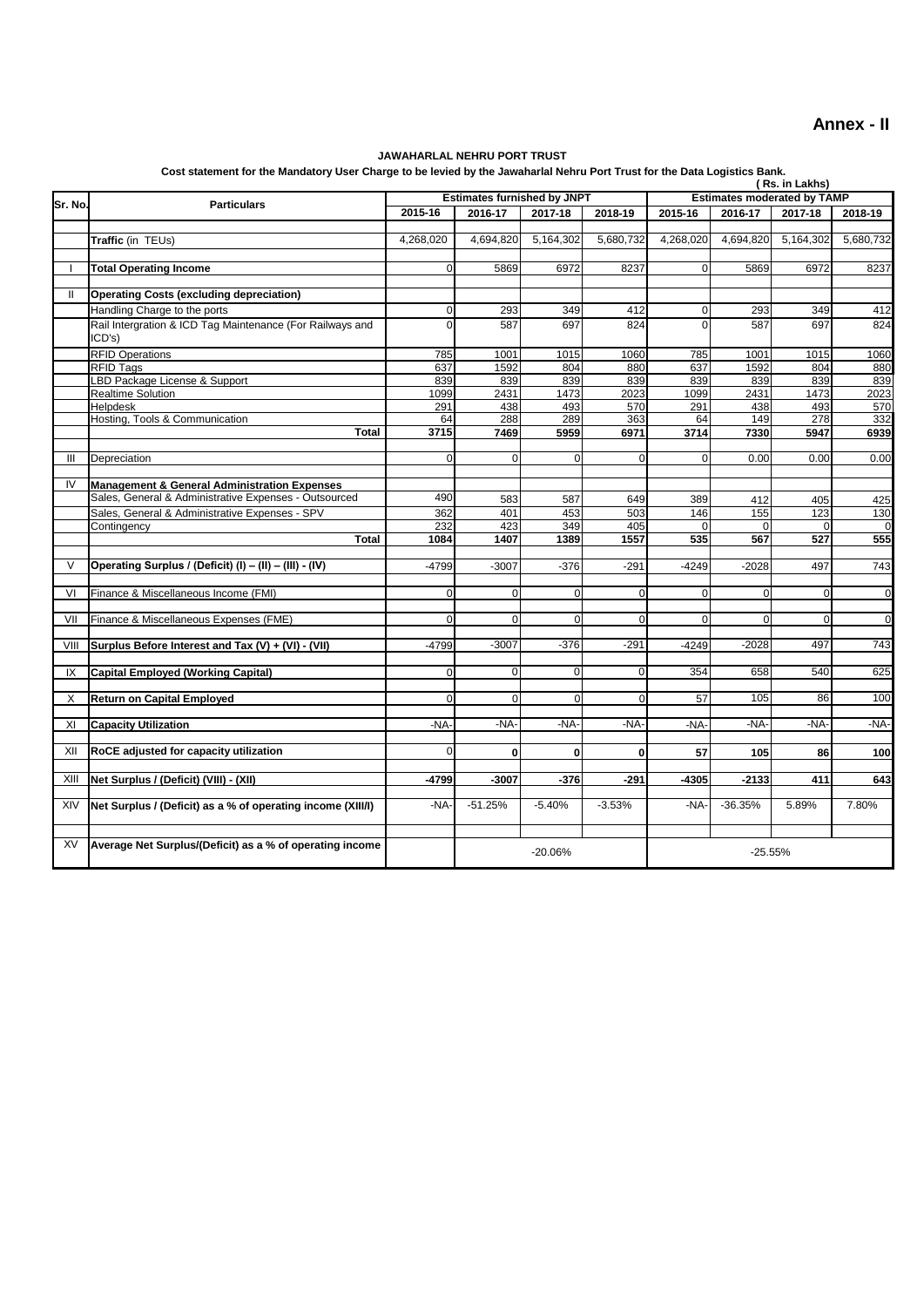#### **SUMMARY OF THE COMMENTS RECEIVED FROM THE PORT USERS / DIFFERENT USER ORGANISATIONS AND ARGUMENTS MADE IN THIS CASE DURING THE JOINT HEARING BEFORE THE AUTHORITY.**

|  | F. No.TAMP/49/2014-JNPT   -   Proposal from the Jawaharlal Nehru Port Trust (JNPT) for<br>  fixation of Mandatory User Charges (MUC) for the Logistic |
|--|-------------------------------------------------------------------------------------------------------------------------------------------------------|
|  | Data Bank Project to be set up at JNPT.                                                                                                               |

A summary of comments received from users / user organisations are summarised below:

#### **1. Delhi Mumbai Industrial Corridor Development Corporation Limited (DMICDC):**

- (i). The project is a path breaking initiative and would help the entire supply chain with the transparency and visibility that it will bring to the container transportation. With the establishment of Delhi Mumbai Industrial Corridor, the container volume is expected to increase manifold. Along with the physical infrastructure there is a serious need to augment the same with world class IT infrastructure. Logistics Data Bank may be useful to reap the true benefits of the proposed physical infrastructure by bringing in efficiency and comparative performance that can ensure development of the logistics sector.
- (ii). If utilized properly, Logistics Data Bank can result in lot of tangible and in-tangible benefits to all stakeholders and can also help in the intermodal shift from trucks to rail transport thereby leading to reduced transportation cost as well as environment protection.
- (iii). However, since the financials of the project as per the JNPT proposal show heavy losses in the first three years, it might be prudent to extend the horizon of the project to a minimum period of ten years to make the project financially viable as mentioned in the point no.14 of the agenda note (item no.17) of the proposal.
- (iv). The DMICDC whole heartedly supports this project and would extend all the necessary assistance to fructify the project.

#### **2. National Association of Container Freight Stations (NACFS):**

- (i). The LDB project is a unique initiative in establishing real time assessment and positioning of container transportation. Container traffic in India is growing at a steady pace of 12-15% year on year basis and the need of the hour would be to provide a fool proof infrastructure supported with real time information on the smooth transition of containers to ensure proper inventory control and tracking of cargo for the trade at large. The Government is laying a lot of stress to implement the dedicated freight corridors as well as road highways and establishing the infrastructure but what is lacking at present is the IT based information on actual movement of containers. Logistics Data Bank would be extremely helpful in achieving this goal by providing efficacy and transparency for the trade and development of the logistics sector.
- (ii). LDB project Mandatory User Charges (MUC) are proposed to be minimal and thus not going to be a burden on the trade and the stakeholders. However, its benefits could be large and have wide ramifications and financial savings for all concerned.
- (iii). The NACFS extends full and whole hearted support to the LDB project and would extend all the necessary assistance for its fruitful implementation pan India.

2. A joint hearing in this case was held on 20 October 2014 at the Office of the Authority. The NEC Technologies, on behalf of JNPT, made a brief power point presentation of JNPT proposal and explained the framework and operational part of the proposal. At the joint hearing, the users and user organisation bodies have made the following submissions:

#### **DMICDC**

(i). Introduction of the LDB project will help in cutting down lead time and cut down costs related to movement of containers. India is still lagging behind, in terms of